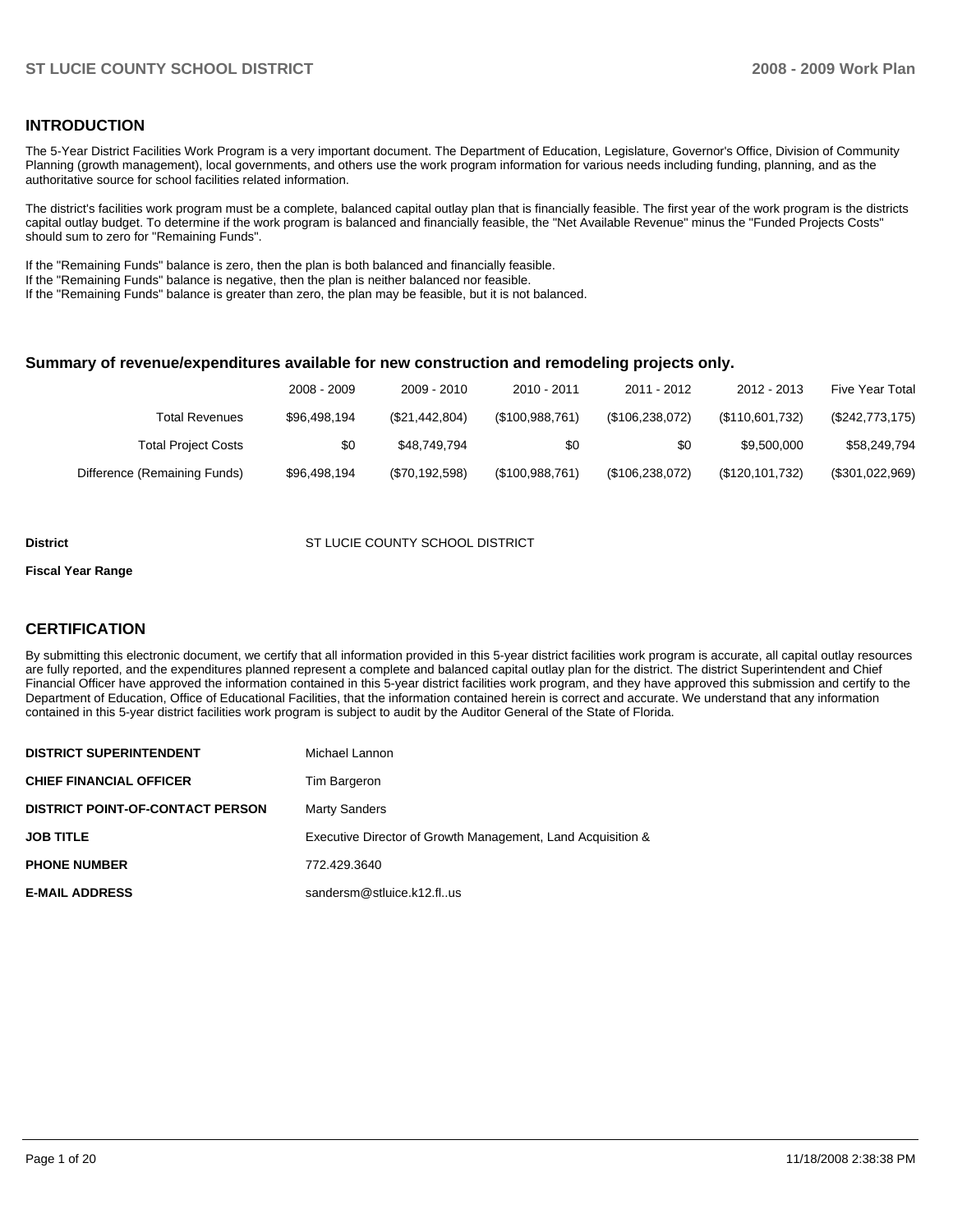# **Expenditures**

#### **Expenditure for Maintenance, Repair and Renovation from 2-Mills and PECO**

Annually, prior to the adoption of the district school budget, each school board must prepare a tentative district facilities work program that includes a schedule of major repair and renovation projects necessary to maintain the educational and ancillary facilities of the district.

|                | Item                                                                                                                                                                                                                                                                                                                                                                                                                                                                                                                                                                                                                                                                                                                                                                                                                                                                                                                                                                                                                                                                                                                                                                                                                                                                                                                                                                                                      | 2008 - 2009<br><b>Actual Budget</b> | 2009 - 2010<br>Projected | $2010 - 2011$<br>Projected | 2011 - 2012<br>Projected | $2012 - 2013$<br>Projected | <b>Total</b> |  |  |  |  |  |
|----------------|-----------------------------------------------------------------------------------------------------------------------------------------------------------------------------------------------------------------------------------------------------------------------------------------------------------------------------------------------------------------------------------------------------------------------------------------------------------------------------------------------------------------------------------------------------------------------------------------------------------------------------------------------------------------------------------------------------------------------------------------------------------------------------------------------------------------------------------------------------------------------------------------------------------------------------------------------------------------------------------------------------------------------------------------------------------------------------------------------------------------------------------------------------------------------------------------------------------------------------------------------------------------------------------------------------------------------------------------------------------------------------------------------------------|-------------------------------------|--------------------------|----------------------------|--------------------------|----------------------------|--------------|--|--|--|--|--|
| <b>HVAC</b>    |                                                                                                                                                                                                                                                                                                                                                                                                                                                                                                                                                                                                                                                                                                                                                                                                                                                                                                                                                                                                                                                                                                                                                                                                                                                                                                                                                                                                           | \$3,690,501                         | \$60,094,305             | \$1,000,000                | \$1,000,000              | \$1,000,000                | \$66,784,806 |  |  |  |  |  |
| Locations:     | AGRITECH FARM, Allapattah Flats k-8 School, ANGLEWOOD CENTER, BAYSHORE ELEMENTARY, CHESTER A MOORE K-8 SCHOOL,<br>DALE CASSENS EXCEPTIONAL STUDENTS EDUCATION CENTER, DAN MCCARTY MIDDLE, DELAWARE AVENUE SCHOOL, DISTRICT<br>ADMINISTRATIVE COMPLEX, FAIRLAWN ELEMENTARY, FLORESTA ELEMENTARY, FOREST GROVE MIDDLE, Fort Pierce Central High<br>School, FORT PIERCE CENTRAL SENIOR HIGH, FORT PIERCE MAGNET SCHOOL OF THE ARTS, FORT PIERCE WESTWOOD SENIOR<br>HIGH, FRANCES K SWEET ELEMENTARY, GARDEN CITY ELEMENTARY, INDIAN HILLS SCHOOL, LAKEWOOD PARK ELEMENTARY,<br>LAWNWOOD ELEMENTARY, LINCOLN PARK ACADEMY, MANATEE ACADEMY K-8, MARIPOSA ELEMENTARY, MEANS COURT<br>ADMINISTRATIVE CENTER, MORNINGSIDE ELEMENTARY, NORTH TRANSPORTATION COMPLEX, NORTHPORT K-8 SCHOOL, OAK<br>HAMMOCK K-8 SCHOOL, PARKWAY ELEMENTARY, PORT SAINT LUCIE ELEMENTARY, PORT SAINT LUCIE SENIOR HIGH, PRESTON<br>COURT ANNEX, RIVERS EDGE ELEMENTARY, SAINT LUCIE ELEMENTARY, SAINT LUCIE WEST CENTENNIAL SENIOR HIGH, SAINT<br>LUCIE WEST K-8 SCHOOL, SAMUEL S. GAINES ACADEMY, SAVANNA RIDGE ELEMENTARY, SOUTH TRANSPORTATION &<br>MAINTENANCE COMPLEX, SOUTHERN OAKS MIDDLE, SOUTHPORT MIDDLE, SUNRISE ALTERNATIVE, TREASURE COAST HIGH<br>SCHOOL, VILLAGE GREEN ELEMENTARY, WEATHERBEE ELEMENTARY, WEST GATE K-8 SCHOOL, WHITE CITY ELEMENTARY,<br>WINDMILL POINT ELEMENTARY, Winterlakes Temporary K-8 School |                                     |                          |                            |                          |                            |              |  |  |  |  |  |
| Flooring       |                                                                                                                                                                                                                                                                                                                                                                                                                                                                                                                                                                                                                                                                                                                                                                                                                                                                                                                                                                                                                                                                                                                                                                                                                                                                                                                                                                                                           | \$115.894                           | \$280,000                | \$280,000                  | \$400,000                | \$400,000                  | \$1,475,894  |  |  |  |  |  |
| Locations:     | AGRITECH FARM, Allapattah Flats k-8 School, ANGLEWOOD CENTER, BAYSHORE ELEMENTARY, CHESTER A MOORE K-8 SCHOOL,<br>DALE CASSENS EXCEPTIONAL STUDENTS EDUCATION CENTER, DAN MCCARTY MIDDLE, DELAWARE AVENUE SCHOOL, DISTRICT<br>ADMINISTRATIVE COMPLEX, FAIRLAWN ELEMENTARY, FLORESTA ELEMENTARY, FOREST GROVE MIDDLE, Fort Pierce Central High<br>School, FORT PIERCE CENTRAL SENIOR HIGH, FORT PIERCE MAGNET SCHOOL OF THE ARTS, FORT PIERCE WESTWOOD SENIOR<br>HIGH, FRANCES K SWEET ELEMENTARY, GARDEN CITY ELEMENTARY, INDIAN HILLS SCHOOL, LAKEWOOD PARK ELEMENTARY,<br>LAWNWOOD ELEMENTARY, LINCOLN PARK ACADEMY, MANATEE ACADEMY K-8, MARIPOSA ELEMENTARY, MEANS COURT<br>ADMINISTRATIVE CENTER, MORNINGSIDE ELEMENTARY, NORTH TRANSPORTATION COMPLEX, NORTHPORT K-8 SCHOOL, OAK<br>HAMMOCK K-8 SCHOOL, PARKWAY ELEMENTARY, PORT SAINT LUCIE ELEMENTARY, PORT SAINT LUCIE SENIOR HIGH, PRESTON<br>COURT ANNEX, RIVERS EDGE ELEMENTARY, SAINT LUCIE ELEMENTARY, SAINT LUCIE WEST CENTENNIAL SENIOR HIGH, SAINT<br>LUCIE WEST K-8 SCHOOL, SAMUEL S. GAINES ACADEMY, SAVANNA RIDGE ELEMENTARY, SOUTH TRANSPORTATION &<br>MAINTENANCE COMPLEX, SOUTHERN OAKS MIDDLE, SOUTHPORT MIDDLE, SUNRISE ALTERNATIVE, TREASURE COAST HIGH<br>SCHOOL, VILLAGE GREEN ELEMENTARY, WEATHERBEE ELEMENTARY, WEST GATE K-8 SCHOOL, WHITE CITY ELEMENTARY,<br>WINDMILL POINT ELEMENTARY, Winterlakes Temporary K-8 School |                                     |                          |                            |                          |                            |              |  |  |  |  |  |
| Roofing        |                                                                                                                                                                                                                                                                                                                                                                                                                                                                                                                                                                                                                                                                                                                                                                                                                                                                                                                                                                                                                                                                                                                                                                                                                                                                                                                                                                                                           | \$807,045                           | \$550,000                | \$550,000                  | \$600,000                | \$600,000                  | \$3,107,045  |  |  |  |  |  |
| Locations:     | AGRITECH FARM, Allapattah Flats k-8 School, ANGLEWOOD CENTER, BAYSHORE ELEMENTARY, CHESTER A MOORE K-8 SCHOOL,<br>DALE CASSENS EXCEPTIONAL STUDENTS EDUCATION CENTER, DAN MCCARTY MIDDLE, DELAWARE AVENUE SCHOOL, DISTRICT<br>ADMINISTRATIVE COMPLEX, FAIRLAWN ELEMENTARY, FLORESTA ELEMENTARY, FOREST GROVE MIDDLE, Fort Pierce Central High<br>School, FORT PIERCE CENTRAL SENIOR HIGH, FORT PIERCE MAGNET SCHOOL OF THE ARTS, FORT PIERCE WESTWOOD SENIOR<br>HIGH, FRANCES K SWEET ELEMENTARY, GARDEN CITY ELEMENTARY, INDIAN HILLS SCHOOL, LAKEWOOD PARK ELEMENTARY,<br>LAWNWOOD ELEMENTARY, LINCOLN PARK ACADEMY, MANATEE ACADEMY K-8, MARIPOSA ELEMENTARY, MEANS COURT<br>ADMINISTRATIVE CENTER, MORNINGSIDE ELEMENTARY, NORTH TRANSPORTATION COMPLEX, NORTHPORT K-8 SCHOOL, OAK<br>HAMMOCK K-8 SCHOOL, PARKWAY ELEMENTARY, PORT SAINT LUCIE ELEMENTARY, PORT SAINT LUCIE SENIOR HIGH, PRESTON<br>COURT ANNEX, RIVERS EDGE ELEMENTARY, SAINT LUCIE ELEMENTARY, SAINT LUCIE WEST CENTENNIAL SENIOR HIGH, SAINT<br>LUCIE WEST K-8 SCHOOL, SAMUEL S. GAINES ACADEMY, SAVANNA RIDGE ELEMENTARY, SOUTH TRANSPORTATION &<br>MAINTENANCE COMPLEX, SOUTHERN OAKS MIDDLE, SOUTHPORT MIDDLE, SUNRISE ALTERNATIVE, TREASURE COAST HIGH<br>SCHOOL, VILLAGE GREEN ELEMENTARY, WEATHERBEE ELEMENTARY, WEST GATE K-8 SCHOOL, WHITE CITY ELEMENTARY,<br>WINDMILL POINT ELEMENTARY, Winterlakes Temporary K-8 School |                                     |                          |                            |                          |                            |              |  |  |  |  |  |
| Safety to Life |                                                                                                                                                                                                                                                                                                                                                                                                                                                                                                                                                                                                                                                                                                                                                                                                                                                                                                                                                                                                                                                                                                                                                                                                                                                                                                                                                                                                           | \$443,680                           | \$255,000                | \$255,000                  | \$600,000                | \$600,000                  | \$2,153,680  |  |  |  |  |  |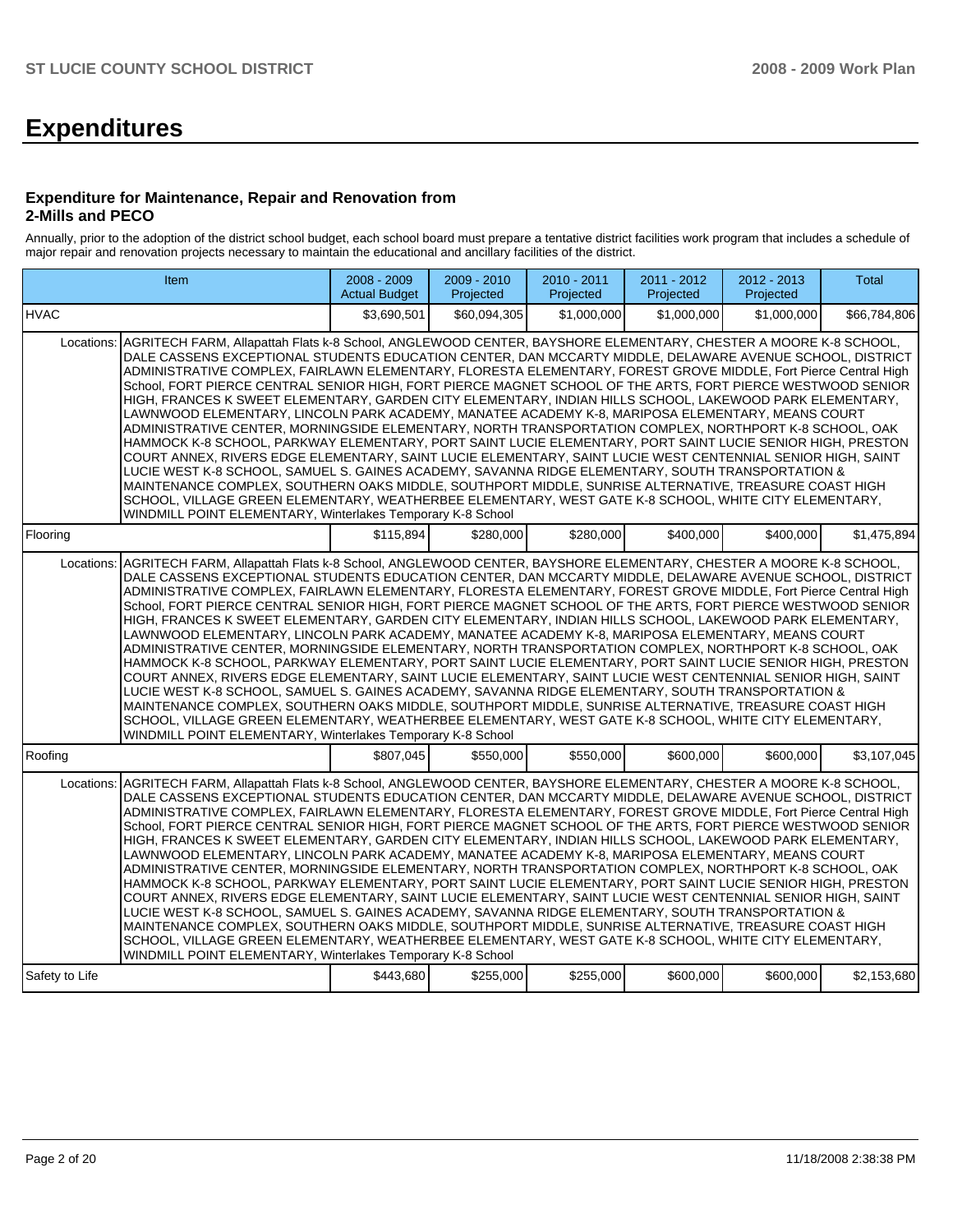| Fencing<br>Locations:    | AGRITECH FARM, Allapattah Flats k-8 School, ANGLEWOOD CENTER, BAYSHORE ELEMENTARY, CHESTER A MOORE K-8 SCHOOL,<br>DALE CASSENS EXCEPTIONAL STUDENTS EDUCATION CENTER, DAN MCCARTY MIDDLE, DELAWARE AVENUE SCHOOL, DISTRICT<br>ADMINISTRATIVE COMPLEX, FAIRLAWN ELEMENTARY, FLORESTA ELEMENTARY, FOREST GROVE MIDDLE, Fort Pierce Central High<br>School, FORT PIERCE CENTRAL SENIOR HIGH, FORT PIERCE MAGNET SCHOOL OF THE ARTS, FORT PIERCE WESTWOOD SENIOR<br>HIGH, FRANCES K SWEET ELEMENTARY, GARDEN CITY ELEMENTARY, INDIAN HILLS SCHOOL, LAKEWOOD PARK ELEMENTARY,<br>LAWNWOOD ELEMENTARY. LINCOLN PARK ACADEMY. MANATEE ACADEMY K-8. MARIPOSA ELEMENTARY. MEANS COURT<br>ADMINISTRATIVE CENTER, MORNINGSIDE ELEMENTARY, NORTH TRANSPORTATION COMPLEX, NORTHPORT K-8 SCHOOL, OAK<br>HAMMOCK K-8 SCHOOL, PARKWAY ELEMENTARY, PORT SAINT LUCIE ELEMENTARY, PORT SAINT LUCIE SENIOR HIGH, PRESTON<br>COURT ANNEX, RIVERS EDGE ELEMENTARY, SAINT LUCIE ELEMENTARY, SAINT LUCIE WEST CENTENNIAL SENIOR HIGH, SAINT<br>LUCIE WEST K-8 SCHOOL, SAMUEL S. GAINES ACADEMY, SAVANNA RIDGE ELEMENTARY, SOUTH TRANSPORTATION &<br>MAINTENANCE COMPLEX, SOUTHERN OAKS MIDDLE, SOUTHPORT MIDDLE, SUNRISE ALTERNATIVE, TREASURE COAST HIGH<br>SCHOOL, VILLAGE GREEN ELEMENTARY, WEATHERBEE ELEMENTARY, WEST GATE K-8 SCHOOL, WHITE CITY ELEMENTARY,                                                                | \$1,663   | \$0       | \$0       | \$0       | \$0       | \$1.663     |
|--------------------------|-----------------------------------------------------------------------------------------------------------------------------------------------------------------------------------------------------------------------------------------------------------------------------------------------------------------------------------------------------------------------------------------------------------------------------------------------------------------------------------------------------------------------------------------------------------------------------------------------------------------------------------------------------------------------------------------------------------------------------------------------------------------------------------------------------------------------------------------------------------------------------------------------------------------------------------------------------------------------------------------------------------------------------------------------------------------------------------------------------------------------------------------------------------------------------------------------------------------------------------------------------------------------------------------------------------------------------------------------------------------------------------------------------------|-----------|-----------|-----------|-----------|-----------|-------------|
|                          |                                                                                                                                                                                                                                                                                                                                                                                                                                                                                                                                                                                                                                                                                                                                                                                                                                                                                                                                                                                                                                                                                                                                                                                                                                                                                                                                                                                                           |           |           |           |           |           |             |
|                          | WINDMILL POINT ELEMENTARY, Winterlakes Temporary K-8 School                                                                                                                                                                                                                                                                                                                                                                                                                                                                                                                                                                                                                                                                                                                                                                                                                                                                                                                                                                                                                                                                                                                                                                                                                                                                                                                                               |           |           |           |           |           |             |
| Parking                  |                                                                                                                                                                                                                                                                                                                                                                                                                                                                                                                                                                                                                                                                                                                                                                                                                                                                                                                                                                                                                                                                                                                                                                                                                                                                                                                                                                                                           | \$773,937 | \$395,000 | \$395,000 | \$395,000 | \$395,000 | \$2,353,937 |
| Locations:               | AGRITECH FARM, Allapattah Flats k-8 School, ANGLEWOOD CENTER, BAYSHORE ELEMENTARY, CHESTER A MOORE K-8 SCHOOL,<br>DALE CASSENS EXCEPTIONAL STUDENTS EDUCATION CENTER, DAN MCCARTY MIDDLE, DELAWARE AVENUE SCHOOL, DISTRICT<br>ADMINISTRATIVE COMPLEX, FAIRLAWN ELEMENTARY, FLORESTA ELEMENTARY, FOREST GROVE MIDDLE, Fort Pierce Central High<br>School, FORT PIERCE CENTRAL SENIOR HIGH, FORT PIERCE MAGNET SCHOOL OF THE ARTS, FORT PIERCE WESTWOOD SENIOR<br>HIGH, FRANCES K SWEET ELEMENTARY, GARDEN CITY ELEMENTARY, INDIAN HILLS SCHOOL, LAKEWOOD PARK ELEMENTARY,<br>LAWNWOOD ELEMENTARY, LINCOLN PARK ACADEMY, MANATEE ACADEMY K-8, MARIPOSA ELEMENTARY, MEANS COURT<br>ADMINISTRATIVE CENTER, MORNINGSIDE ELEMENTARY, NORTH TRANSPORTATION COMPLEX, NORTHPORT K-8 SCHOOL, OAK<br>HAMMOCK K-8 SCHOOL, PARKWAY ELEMENTARY, PORT SAINT LUCIE ELEMENTARY, PORT SAINT LUCIE SENIOR HIGH, PRESTON<br>COURT ANNEX, RIVERS EDGE ELEMENTARY, SAINT LUCIE ELEMENTARY, SAINT LUCIE WEST CENTENNIAL SENIOR HIGH, SAINT<br>LUCIE WEST K-8 SCHOOL, SAMUEL S. GAINES ACADEMY, SAVANNA RIDGE ELEMENTARY, SOUTH TRANSPORTATION &<br>MAINTENANCE COMPLEX, SOUTHERN OAKS MIDDLE, SOUTHPORT MIDDLE, SUNRISE ALTERNATIVE, TREASURE COAST HIGH<br>SCHOOL, VILLAGE GREEN ELEMENTARY, WEATHERBEE ELEMENTARY, WEST GATE K-8 SCHOOL, WHITE CITY ELEMENTARY,<br>WINDMILL POINT ELEMENTARY, Winterlakes Temporary K-8 School |           |           |           |           |           |             |
| Electrical               |                                                                                                                                                                                                                                                                                                                                                                                                                                                                                                                                                                                                                                                                                                                                                                                                                                                                                                                                                                                                                                                                                                                                                                                                                                                                                                                                                                                                           | \$2,141   | \$154,000 | \$154,000 | \$100,000 | \$100,000 | \$510,141   |
| Locations:<br>Fire Alarm | AGRITECH FARM, Allapattah Flats k-8 School, ANGLEWOOD CENTER, BAYSHORE ELEMENTARY, CHESTER A MOORE K-8 SCHOOL,<br>DALE CASSENS EXCEPTIONAL STUDENTS EDUCATION CENTER, DAN MCCARTY MIDDLE, DELAWARE AVENUE SCHOOL, DISTRICT<br>ADMINISTRATIVE COMPLEX, FAIRLAWN ELEMENTARY, FLORESTA ELEMENTARY, FOREST GROVE MIDDLE, Fort Pierce Central High<br>School, FORT PIERCE CENTRAL SENIOR HIGH, FORT PIERCE MAGNET SCHOOL OF THE ARTS, FORT PIERCE WESTWOOD SENIOR<br>HIGH, FRANCES K SWEET ELEMENTARY, GARDEN CITY ELEMENTARY, INDIAN HILLS SCHOOL, LAKEWOOD PARK ELEMENTARY,<br>LAWNWOOD ELEMENTARY, LINCOLN PARK ACADEMY, MANATEE ACADEMY K-8, MARIPOSA ELEMENTARY, MEANS COURT<br>ADMINISTRATIVE CENTER, MORNINGSIDE ELEMENTARY, NORTH TRANSPORTATION COMPLEX, NORTHPORT K-8 SCHOOL, OAK<br>HAMMOCK K-8 SCHOOL, PARKWAY ELEMENTARY, PORT SAINT LUCIE ELEMENTARY, PORT SAINT LUCIE SENIOR HIGH, PRESTON<br>COURT ANNEX, RIVERS EDGE ELEMENTARY, SAINT LUCIE ELEMENTARY, SAINT LUCIE WEST CENTENNIAL SENIOR HIGH, SAINT<br>LUCIE WEST K-8 SCHOOL, SAMUEL S. GAINES ACADEMY, SAVANNA RIDGE ELEMENTARY, SOUTH TRANSPORTATION &<br>MAINTENANCE COMPLEX, SOUTHERN OAKS MIDDLE, SOUTHPORT MIDDLE, SUNRISE ALTERNATIVE, TREASURE COAST HIGH<br>SCHOOL, VILLAGE GREEN ELEMENTARY, WEATHERBEE ELEMENTARY, WEST GATE K-8 SCHOOL, WHITE CITY ELEMENTARY,<br>WINDMILL POINT ELEMENTARY, Winterlakes Temporary K-8 School | \$526,053 | \$0       | \$0       | \$0       | \$0       | \$526,053   |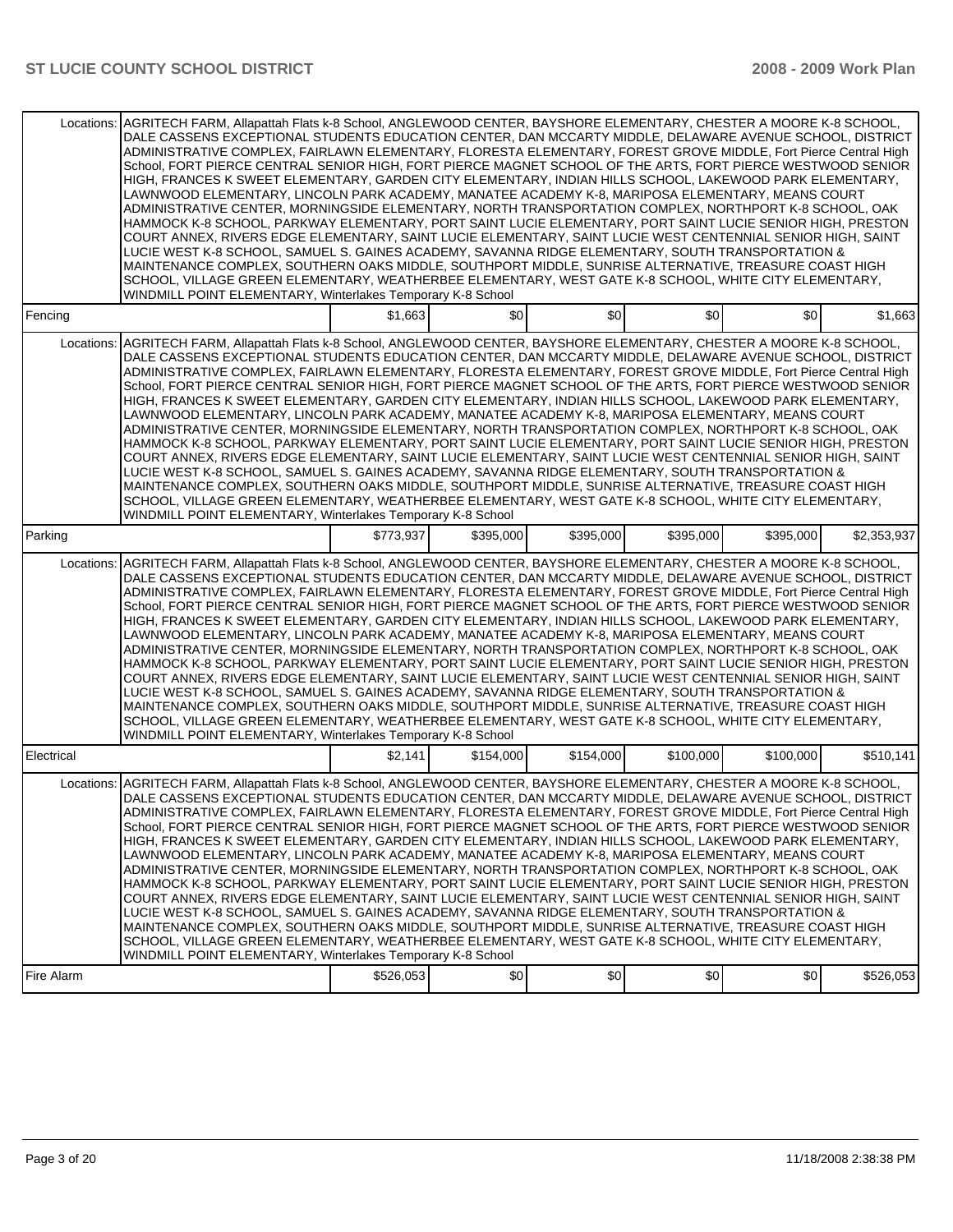|                                  | Locations: AGRITECH FARM, Allapattah Flats k-8 School, ANGLEWOOD CENTER, BAYSHORE ELEMENTARY, CHESTER A MOORE K-8 SCHOOL,<br>DALE CASSENS EXCEPTIONAL STUDENTS EDUCATION CENTER, DAN MCCARTY MIDDLE, DELAWARE AVENUE SCHOOL, DISTRICT<br>ADMINISTRATIVE COMPLEX, FAIRLAWN ELEMENTARY, FLORESTA ELEMENTARY, FOREST GROVE MIDDLE, Fort Pierce Central High<br>School, FORT PIERCE CENTRAL SENIOR HIGH, FORT PIERCE MAGNET SCHOOL OF THE ARTS, FORT PIERCE WESTWOOD SENIOR<br>HIGH, FRANCES K SWEET ELEMENTARY, GARDEN CITY ELEMENTARY, INDIAN HILLS SCHOOL, LAKEWOOD PARK ELEMENTARY,<br>LAWNWOOD ELEMENTARY, LINCOLN PARK ACADEMY, MANATEE ACADEMY K-8, MARIPOSA ELEMENTARY, MEANS COURT<br>ADMINISTRATIVE CENTER, MORNINGSIDE ELEMENTARY, NORTH TRANSPORTATION COMPLEX, NORTHPORT K-8 SCHOOL, OAK<br>HAMMOCK K-8 SCHOOL, PARKWAY ELEMENTARY, PORT SAINT LUCIE ELEMENTARY, PORT SAINT LUCIE SENIOR HIGH, PRESTON<br>COURT ANNEX, RIVERS EDGE ELEMENTARY, SAINT LUCIE ELEMENTARY, SAINT LUCIE WEST CENTENNIAL SENIOR HIGH, SAINT<br>LUCIE WEST K-8 SCHOOL, SAMUEL S. GAINES ACADEMY, SAVANNA RIDGE ELEMENTARY, SOUTH TRANSPORTATION &<br>MAINTENANCE COMPLEX, SOUTHERN OAKS MIDDLE, SOUTHPORT MIDDLE, SUNRISE ALTERNATIVE, TREASURE COAST HIGH<br>SCHOOL, VILLAGE GREEN ELEMENTARY, WEATHERBEE ELEMENTARY, WEST GATE K-8 SCHOOL, WHITE CITY ELEMENTARY,<br>WINDMILL POINT ELEMENTARY, Winterlakes Temporary K-8 School |             |              |              |              |              |               |
|----------------------------------|----------------------------------------------------------------------------------------------------------------------------------------------------------------------------------------------------------------------------------------------------------------------------------------------------------------------------------------------------------------------------------------------------------------------------------------------------------------------------------------------------------------------------------------------------------------------------------------------------------------------------------------------------------------------------------------------------------------------------------------------------------------------------------------------------------------------------------------------------------------------------------------------------------------------------------------------------------------------------------------------------------------------------------------------------------------------------------------------------------------------------------------------------------------------------------------------------------------------------------------------------------------------------------------------------------------------------------------------------------------------------------------------------------------------|-------------|--------------|--------------|--------------|--------------|---------------|
| Telephone/Intercom System        |                                                                                                                                                                                                                                                                                                                                                                                                                                                                                                                                                                                                                                                                                                                                                                                                                                                                                                                                                                                                                                                                                                                                                                                                                                                                                                                                                                                                                      | \$2,792     | \$15,000     | \$15,000     | \$15,000     | \$15,000     | \$62,792      |
|                                  | Locations: AGRITECH FARM, Allapattah Flats k-8 School, ANGLEWOOD CENTER, BAYSHORE ELEMENTARY, CHESTER A MOORE K-8 SCHOOL,<br>DALE CASSENS EXCEPTIONAL STUDENTS EDUCATION CENTER, DAN MCCARTY MIDDLE, DELAWARE AVENUE SCHOOL, DISTRICT<br>ADMINISTRATIVE COMPLEX, FAIRLAWN ELEMENTARY, FLORESTA ELEMENTARY, FOREST GROVE MIDDLE, Fort Pierce Central High<br>School, FORT PIERCE CENTRAL SENIOR HIGH, FORT PIERCE MAGNET SCHOOL OF THE ARTS, FORT PIERCE WESTWOOD SENIOR<br>HIGH, FRANCES K SWEET ELEMENTARY, GARDEN CITY ELEMENTARY, INDIAN HILLS SCHOOL, LAKEWOOD PARK ELEMENTARY,<br>LAWNWOOD ELEMENTARY, LINCOLN PARK ACADEMY, MANATEE ACADEMY K-8, MARIPOSA ELEMENTARY, MEANS COURT<br>ADMINISTRATIVE CENTER, MORNINGSIDE ELEMENTARY, NORTH TRANSPORTATION COMPLEX, NORTHPORT K-8 SCHOOL, OAK<br>HAMMOCK K-8 SCHOOL, PARKWAY ELEMENTARY, PORT SAINT LUCIE ELEMENTARY, PORT SAINT LUCIE SENIOR HIGH, PRESTON<br>COURT ANNEX, RIVERS EDGE ELEMENTARY, SAINT LUCIE ELEMENTARY, SAINT LUCIE WEST CENTENNIAL SENIOR HIGH, SAINT<br>LUCIE WEST K-8 SCHOOL, SAMUEL S. GAINES ACADEMY, SAVANNA RIDGE ELEMENTARY, SOUTH TRANSPORTATION &<br>MAINTENANCE COMPLEX, SOUTHERN OAKS MIDDLE, SOUTHPORT MIDDLE, SUNRISE ALTERNATIVE, TREASURE COAST HIGH<br>SCHOOL, VILLAGE GREEN ELEMENTARY, WEATHERBEE ELEMENTARY, WEST GATE K-8 SCHOOL, WHITE CITY ELEMENTARY,<br>WINDMILL POINT ELEMENTARY, Winterlakes Temporary K-8 School |             |              |              |              |              |               |
| <b>Closed Circuit Television</b> |                                                                                                                                                                                                                                                                                                                                                                                                                                                                                                                                                                                                                                                                                                                                                                                                                                                                                                                                                                                                                                                                                                                                                                                                                                                                                                                                                                                                                      | \$0         | \$0          | \$0          | \$0          | \$0          | \$0           |
|                                  | Locations: No Locations for this expenditure.                                                                                                                                                                                                                                                                                                                                                                                                                                                                                                                                                                                                                                                                                                                                                                                                                                                                                                                                                                                                                                                                                                                                                                                                                                                                                                                                                                        |             |              |              |              |              |               |
| Paint                            |                                                                                                                                                                                                                                                                                                                                                                                                                                                                                                                                                                                                                                                                                                                                                                                                                                                                                                                                                                                                                                                                                                                                                                                                                                                                                                                                                                                                                      | \$0         | \$370,000    | \$370,000    | \$250,000    | \$250,000    | \$1,240,000   |
| Locations:                       | AGRITECH FARM, Allapattah Flats k-8 School, ANGLEWOOD CENTER, BAYSHORE ELEMENTARY, CHESTER A MOORE K-8 SCHOOL,<br>DALE CASSENS EXCEPTIONAL STUDENTS EDUCATION CENTER, DAN MCCARTY MIDDLE, DELAWARE AVENUE SCHOOL, DISTRICT<br>ADMINISTRATIVE COMPLEX, FAIRLAWN ELEMENTARY, FLORESTA ELEMENTARY, FOREST GROVE MIDDLE, Fort Pierce Central High<br>School, FORT PIERCE CENTRAL SENIOR HIGH, FORT PIERCE MAGNET SCHOOL OF THE ARTS, FORT PIERCE WESTWOOD SENIOR<br>HIGH, FRANCES K SWEET ELEMENTARY, GARDEN CITY ELEMENTARY, INDIAN HILLS SCHOOL, LAKEWOOD PARK ELEMENTARY,<br>LAWNWOOD ELEMENTARY, LINCOLN PARK ACADEMY, MANATEE ACADEMY K-8, MARIPOSA ELEMENTARY, MEANS COURT<br>ADMINISTRATIVE CENTER, MORNINGSIDE ELEMENTARY, NORTH TRANSPORTATION COMPLEX, NORTHPORT K-8 SCHOOL, OAK<br>HAMMOCK K-8 SCHOOL, PARKWAY ELEMENTARY, PORT SAINT LUCIE ELEMENTARY, PORT SAINT LUCIE SENIOR HIGH, PRESTON<br>COURT ANNEX, RIVERS EDGE ELEMENTARY, SAINT LUCIE ELEMENTARY, SAINT LUCIE WEST CENTENNIAL SENIOR HIGH, SAINT<br>LUCIE WEST K-8 SCHOOL, SAMUEL S. GAINES ACADEMY, SAVANNA RIDGE ELEMENTARY, SOUTH TRANSPORTATION &<br>MAINTENANCE COMPLEX, SOUTHERN OAKS MIDDLE, SOUTHPORT MIDDLE, SUNRISE ALTERNATIVE, TREASURE COAST HIGH<br>SCHOOL, VILLAGE GREEN ELEMENTARY, WEATHERBEE ELEMENTARY, WEST GATE K-8 SCHOOL, WHITE CITY ELEMENTARY,<br>WINDMILL POINT ELEMENTARY, Winterlakes Temporary K-8 School            |             |              |              |              |              |               |
| Maintenance/Repair               |                                                                                                                                                                                                                                                                                                                                                                                                                                                                                                                                                                                                                                                                                                                                                                                                                                                                                                                                                                                                                                                                                                                                                                                                                                                                                                                                                                                                                      | \$1,605,320 | \$10,763,160 | \$10,763,160 | \$10,763,160 | \$10,763,160 | \$44,657,960  |
| Locations:                       | AGRITECH FARM, Allapattah Flats k-8 School, ANGLEWOOD CENTER, BAYSHORE ELEMENTARY, CHESTER A MOORE K-8 SCHOOL,<br>DALE CASSENS EXCEPTIONAL STUDENTS EDUCATION CENTER, DAN MCCARTY MIDDLE, DELAWARE AVENUE SCHOOL, DISTRICT<br>ADMINISTRATIVE COMPLEX, FAIRLAWN ELEMENTARY, FLORESTA ELEMENTARY, FOREST GROVE MIDDLE, Fort Pierce Central High<br>School, FORT PIERCE CENTRAL SENIOR HIGH, FORT PIERCE MAGNET SCHOOL OF THE ARTS, FORT PIERCE WESTWOOD SENIOR<br>HIGH, FRANCES K SWEET ELEMENTARY, GARDEN CITY ELEMENTARY, INDIAN HILLS SCHOOL, LAKEWOOD PARK ELEMENTARY.<br>LAWNWOOD ELEMENTARY, LINCOLN PARK ACADEMY, MANATEE ACADEMY K-8, MARIPOSA ELEMENTARY, MEANS COURT<br>ADMINISTRATIVE CENTER, MORNINGSIDE ELEMENTARY, NORTH TRANSPORTATION COMPLEX, NORTHPORT K-8 SCHOOL, OAK<br>HAMMOCK K-8 SCHOOL, PARKWAY ELEMENTARY, PORT SAINT LUCIE ELEMENTARY, PORT SAINT LUCIE SENIOR HIGH, PRESTON<br>COURT ANNEX, RIVERS EDGE ELEMENTARY, SAINT LUCIE ELEMENTARY, SAINT LUCIE WEST CENTENNIAL SENIOR HIGH, SAINT<br>LUCIE WEST K-8 SCHOOL, SAMUEL S. GAINES ACADEMY, SAVANNA RIDGE ELEMENTARY, SOUTH TRANSPORTATION &<br>MAINTENANCE COMPLEX, SOUTHERN OAKS MIDDLE, SOUTHPORT MIDDLE, SUNRISE ALTERNATIVE, TREASURE COAST HIGH<br>SCHOOL, VILLAGE GREEN ELEMENTARY, WEATHERBEE ELEMENTARY, WEST GATE K-8 SCHOOL, WHITE CITY ELEMENTARY,<br>WINDMILL POINT ELEMENTARY, Winterlakes Temporary K-8 School            |             |              |              |              |              |               |
|                                  | Sub Total:                                                                                                                                                                                                                                                                                                                                                                                                                                                                                                                                                                                                                                                                                                                                                                                                                                                                                                                                                                                                                                                                                                                                                                                                                                                                                                                                                                                                           | \$7,969,026 | \$72,876,465 | \$13,782,160 | \$14,123,160 | \$14,123,160 | \$122,873,971 |
|                                  |                                                                                                                                                                                                                                                                                                                                                                                                                                                                                                                                                                                                                                                                                                                                                                                                                                                                                                                                                                                                                                                                                                                                                                                                                                                                                                                                                                                                                      |             |              |              |              |              |               |

| <b>IPECO</b><br>) Maintenance Expenditures | \$1,261,529 | \$1,503,141 | $$1,731,467$ <sup>1</sup> | \$1,728,201 | \$1,695,548 | \$7,919,886 |
|--------------------------------------------|-------------|-------------|---------------------------|-------------|-------------|-------------|
|--------------------------------------------|-------------|-------------|---------------------------|-------------|-------------|-------------|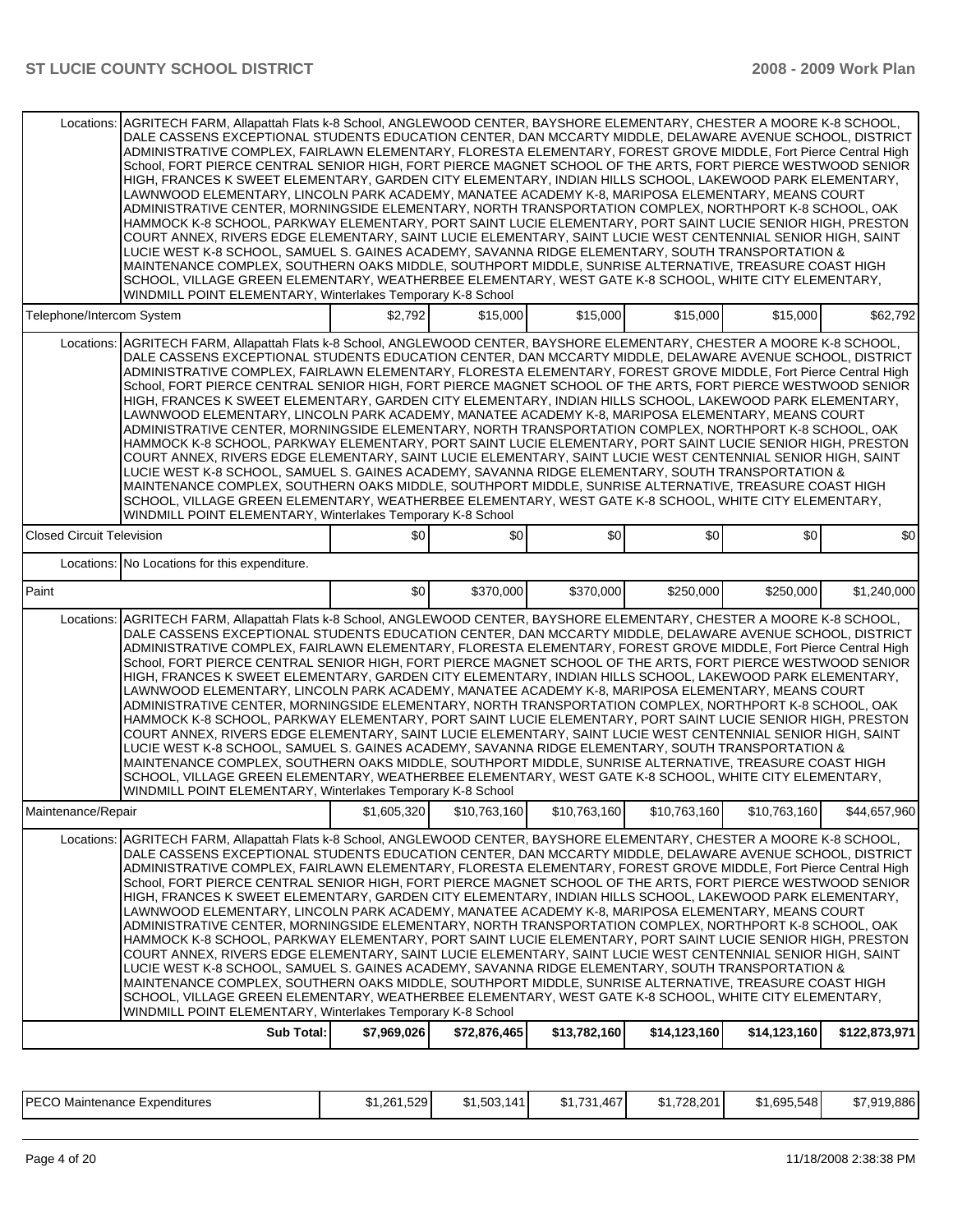| , Mill<br>Total:۱<br>Sub<br>wo | \$6,707,497 | 1.373.324<br>\$71 | \$12,050,693 | \$12,394,959 | \$12,427,612 | $+085$<br>\$11<br>14,954, |
|--------------------------------|-------------|-------------------|--------------|--------------|--------------|---------------------------|
|                                |             |                   |              |              |              |                           |

No items have been specified.

| Total:<br>. | \$7.969.026 l | \$72,876,465 | .160 l<br>\$13.782. | \$14.123.160 | \$14,123,160 | \$122,873,971 |
|-------------|---------------|--------------|---------------------|--------------|--------------|---------------|

#### **Local Two Mill Expenditure For Maintenance, Repair and Renovation**

Anticipated expenditures expected from local funding sources over the years covered by the current work plan.

| Item                                    | 2008 - 2009<br><b>Actual Budget</b> | 2009 - 2010<br>Projected | $2010 - 2011$<br>Projected | 2011 - 2012<br>Projected | 2012 - 2013<br>Projected | <b>Total</b>  |
|-----------------------------------------|-------------------------------------|--------------------------|----------------------------|--------------------------|--------------------------|---------------|
| Remaining Maint and Repair from 2 Mills | \$6,707,497                         | \$71,373,324             | \$12,050,693               | \$12,394,959             | \$12,427,612             | \$114,954,085 |
| Maintenance/Repair Salaries             | \$11,500,000                        | \$11,500,000             | \$800,000                  | \$600,000                | \$5,051,304              | \$29,451,304  |
| School Bus Purchases                    | \$3,451,808                         | \$0                      | \$0                        | \$1,500,000              | \$200,000                | \$5,151,808   |
| Other Vehicle Purchases                 | \$0                                 | \$50,000                 | \$100,000                  | \$50,000                 | \$100,000                | \$300,000     |
| Capital Outlay Equipment                | \$1,820,997                         | \$1,912,047              | \$2,007,649                | \$2,007,649              | \$2,007,649              | \$9,755,991   |
| Rent/Lease Payments                     | \$73,145                            | \$0                      | \$0                        | \$0                      | \$0                      | \$73,145      |
| <b>COP Debt Service</b>                 | \$14,639,485                        | \$14,648,985             | \$14,648,985               | \$14,500,713             | \$14,502,214             | \$72,940,382  |
| Rent/Lease Relocatables                 | \$0                                 | \$0                      | \$0                        | \$0                      | \$0                      | \$0           |
| <b>Environmental Problems</b>           | \$399,879                           | \$303,000                | \$303,000                  | \$303,000                | \$303,000                | \$1,611,879   |
| s.1011.14 Debt Service                  | \$0                                 | \$0                      | \$0                        | \$0                      | \$0                      | \$0           |
| Special Facilities Account              | \$0                                 | \$0                      | \$0                        | \$0                      | \$0                      | \$0           |
| <b>Local Expenditure Totals:</b>        | \$38,592,811                        | \$99,787,356             | \$29,910,327               | \$31,356,321             | \$34,591,779             | \$234,238,594 |

## **Revenue**

### **2 Mill Revenue Source**

Schedule of Estimated Capital Outlay Revenue from each currently approved source which is estimated to be available for expenditures on the projects included in the tentative district facilities work program. All amounts are NET after considering carryover balances, interest earned, new COP's, 1011.14 and 1011.15 loans, etc. Districts cannot use 2-Mill funds for salaries except for those explicitly associated with maintenance/repair projects. (1011.71 (5), F.S.)

| <b>Item</b>                                                                     | Fund | $2008 - 2009$<br><b>Actual Value</b> | $2009 - 2010$<br>Projected | $2010 - 2011$<br>Projected | $2011 - 2012$<br>Projected | $2012 - 2013$<br>Projected | <b>Total</b>      |
|---------------------------------------------------------------------------------|------|--------------------------------------|----------------------------|----------------------------|----------------------------|----------------------------|-------------------|
| (1) Non-exempt property<br>lassessed valuation                                  |      | \$23,283,271,344                     | \$23,283,271,344           | \$23,283,271,344           | \$23,516,104,057           | \$23,516,104,057           | \$116,882,022,146 |
| (2) The Millege projected for<br>discretionary capital outlay per<br>ls.1011.71 |      | 1.75                                 | 1.75                       | 1.75                       | 1.75                       | 1.75                       |                   |
| (3) Full value of the 2-Mill<br>discretionary capital outlay per<br>ls.1011.71  |      | \$38,708,439                         | \$38,708,439               | \$38,708,439               | \$39,095,523               | \$39,095,523               | \$194.316.363     |
| (4) Value of the portion of the 2-<br>Mills ACTUALLY levied                     | 370I | \$38,708,439                         | \$38,708,439               | \$38,708,439               | \$39,095,523               | \$39,095,523               | \$194,316,363     |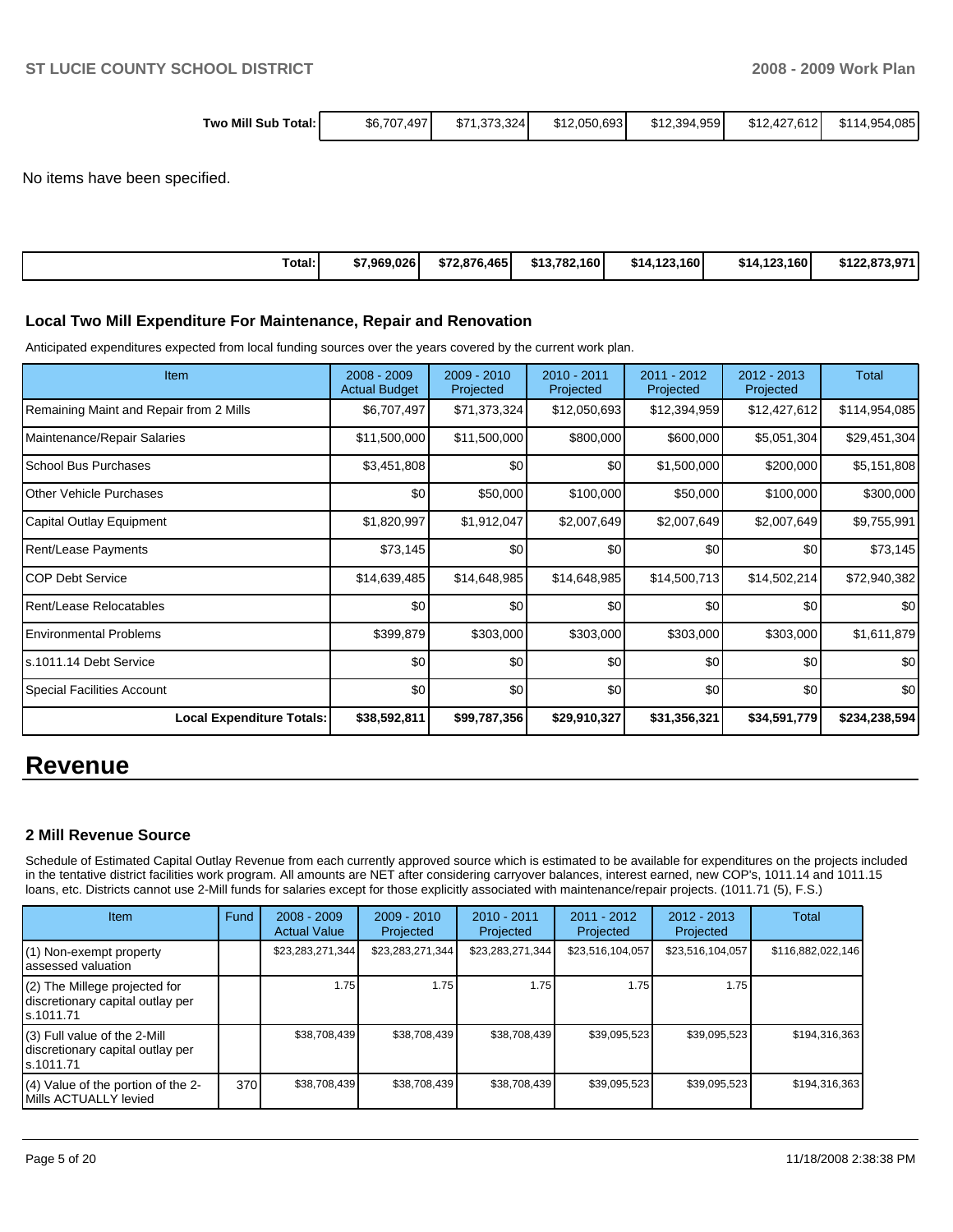| $- \cdot -$<br>$\sqrt{5}$<br>and $(4)$<br>$\sqrt{2}$<br>lines<br>C<br>⊡⊓ا∪<br>. טי<br>ю.<br>.<br>ີ<br>∣∖◡ | r o<br>æU. | \$0 l | ሶስ<br>w | $\sim$<br>ΨΨ | $\ddot{\phantom{m}}$<br>w | <b>The five</b><br>JJU. |
|-----------------------------------------------------------------------------------------------------------|------------|-------|---------|--------------|---------------------------|-------------------------|

### **PECO Revenue Source**

The figure in the row designated "PECO Maintenance" will be subtracted from funds available for new construction because PECO maintenance dollars cannot be used for new construction.

| <b>Item</b>                           | Fund         | $2008 - 2009$<br><b>Actual Budget</b> | $2009 - 2010$<br>Projected | 2010 - 2011<br>Projected | $2011 - 2012$<br>Projected | $2012 - 2013$<br>Projected | Total        |
|---------------------------------------|--------------|---------------------------------------|----------------------------|--------------------------|----------------------------|----------------------------|--------------|
| IPECO New Construction                | 340 <b>I</b> | \$9,712,946                           | \$1,908,367                | \$5,186,833              | \$5,186,833                | \$2,020,909                | \$24,015,888 |
| <b>IPECO Maintenance Expenditures</b> |              | \$1,261,529                           | \$1,503,141                | \$1,731,467              | \$1,728,201                | \$1,695,548                | \$7,919,886  |
|                                       |              | \$10,974,475                          | \$3,411,508                | \$6,918,300              | \$6,915,034                | \$3,716,457                | \$31,935,774 |

#### **CO & DS Revenue Source**

Revenue from Capital Outlay and Debt Service funds.

| Item                                               | Fund | $2008 - 2009$<br><b>Actual Budget</b> | $2009 - 2010$<br>Projected | $2010 - 2011$<br>Projected | $2011 - 2012$<br>Projected | $2012 - 2013$<br>Projected | Total       |
|----------------------------------------------------|------|---------------------------------------|----------------------------|----------------------------|----------------------------|----------------------------|-------------|
| ICO & DS Cash Flow-through<br><b>I</b> Distributed | 360  | \$553.280                             | \$553.280                  | \$553.280                  | \$553.280                  | \$553.280                  | \$2,766,400 |
| ICO & DS Interest on<br>Undistributed CO           | 360  | \$41.708                              | \$41,708                   | \$41.708                   | \$41.708                   | \$41.708                   | \$208,540   |
|                                                    |      | \$594.988                             | \$594.988                  | \$594.988                  | \$594.988                  | \$594.988                  | \$2,974,940 |

#### **Fair Share Revenue Source**

All legally binding commitments for proportionate fair-share mitigation for impacts on public school facilities must be included in the 5-year district work program.

Nothing reported for this section.

### **Sales Surtax Referendum**

Specific information about any referendum for a 1-cent or ½-cent surtax referendum during the previous year.

**Did the school district hold a surtax referendum during the past fiscal year 2007 - 2008?** No

## **Additional Revenue Source**

Any additional revenue sources

| Item                                      | 2008 - 2009<br><b>Actual Value</b> | $2009 - 2010$<br>Projected | 2010 - 2011<br>Projected | 2011 - 2012<br>Projected | $2012 - 2013$<br>Projected | Total |
|-------------------------------------------|------------------------------------|----------------------------|--------------------------|--------------------------|----------------------------|-------|
| Proceeds from a s.1011.14/15 F.S. Loans I | ¢∩<br>υU                           | ¢Λ<br>υU                   | \$0                      | \$0                      | \$0                        | \$0   |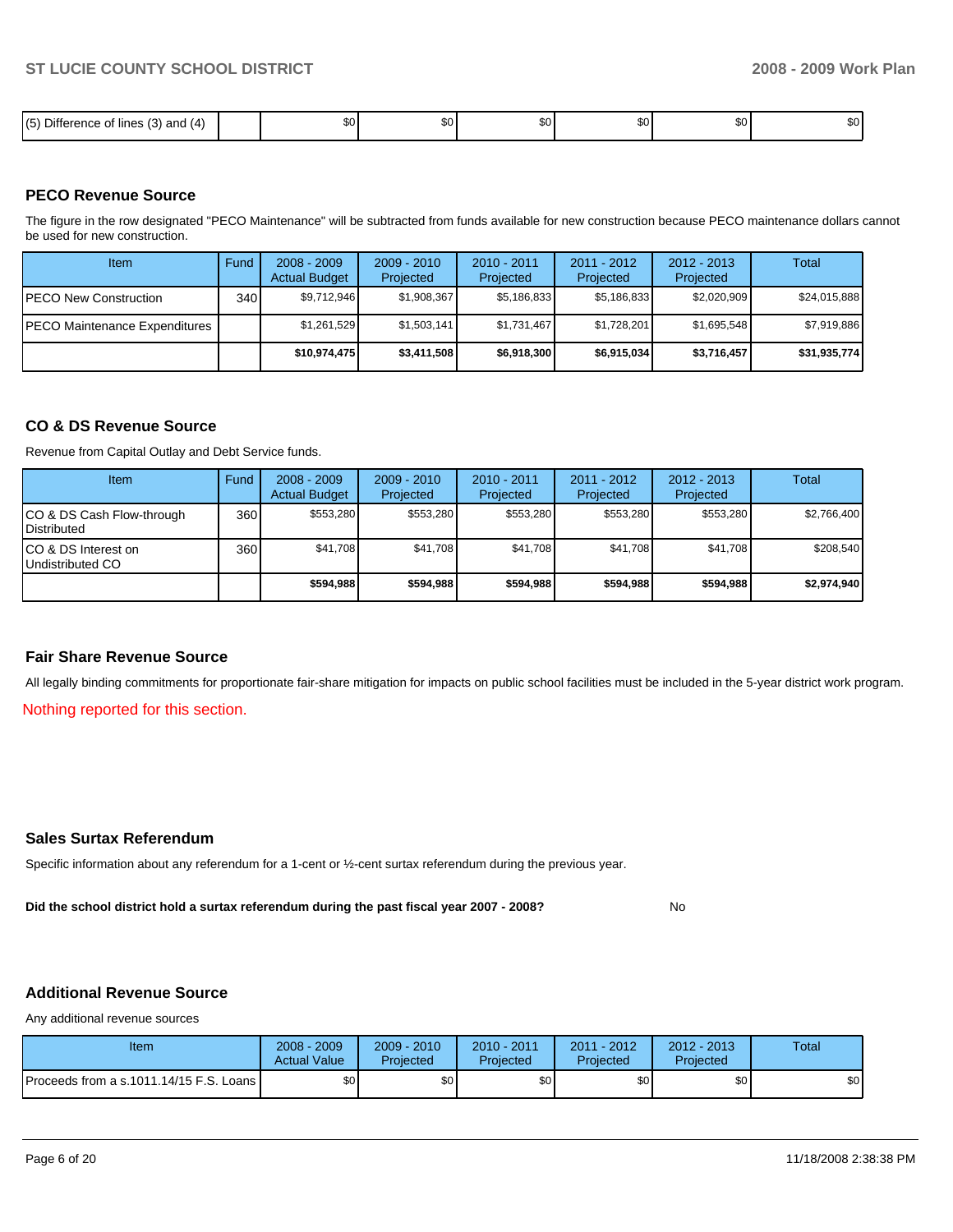| District Bonds - Voted local bond<br>referendum proceeds per s.9, Art VII<br><b>State Constitution</b> | \$0            | \$0            | \$0             | \$0               | \$0             | \$0               |
|--------------------------------------------------------------------------------------------------------|----------------|----------------|-----------------|-------------------|-----------------|-------------------|
| Proceeds from Special Act Bonds                                                                        | \$0            | \$0            | \$0             | \$0               | \$0             | \$0               |
| Estimated Revenue from CO & DS Bond<br>Sale                                                            | \$661,150      | \$661,150      | \$661,150       | \$661,150         | \$661,150       | \$3,305,750       |
| Proceeds from Voted Capital<br>Improvements millage                                                    | \$0            | \$0            | \$0             | \$0               | \$0             | \$0               |
| Other Revenue for Other Capital Projects                                                               | \$0            | \$0            | \$0             | \$0               | \$0             | \$0               |
| Proceeds from 1/2 cent sales surtax<br>authorized by school board                                      | \$5,361,367    | \$10,537,546   | \$10,823,100    | \$10,823,100      | \$10,537,546    | \$48,082,659      |
| Proceeds from local governmental<br>infrastructure sales surtax                                        | \$0            | \$0            | \$0             | \$0               | \$0             | \$0               |
| Proceeds from Certificates of<br>Participation (COP's) Sale                                            | \$0            | \$0            | \$0             | \$0               | \$0             | \$0               |
| Classrooms First Bond proceeds amount<br>authorized in FY 1997-98                                      | \$0            | \$0            | \$0             | \$0               | \$0             | \$0               |
| <b>Classrooms for Kids</b>                                                                             | \$8,002,108    | \$0            | \$0             | \$0               | \$0             | \$8,002,108       |
| <b>District Equity Recognition</b>                                                                     | \$0            | \$0            | \$0             | \$0               | \$0             | \$0               |
| <b>Federal Grants</b>                                                                                  | \$0            | \$0            | \$0             | \$0               | \$0             | \$0               |
| Proportionate share mitigation (actual<br>cash revenue only, not in kind donations)                    | \$0            | \$0            | \$0             | \$0               | \$0             | \$0               |
| Impact fees received                                                                                   | \$150,339      | \$849,661      | \$849,661       | \$849,661         | \$849,661       | \$3,548,983       |
| Private donations                                                                                      | \$0            | \$0            | \$0             | \$0               | \$0             | \$0               |
| Grants from local governments or not-for-<br>profit organizations                                      | \$0            | \$0            | \$0             | \$0               | \$0             | \$0               |
| Interest, Including Profit On Investment                                                               | \$0            | \$200,000      | \$200,000       | \$200,000         | \$200,000       | \$800,000         |
| Revenue from Bonds pledging proceeds<br>from 1 cent or 1/2 cent Sales Surtax                           | \$0            | \$0            | \$0             | \$0               | \$0             | \$0               |
| <b>Fund Balance Carried Forward</b>                                                                    | \$126,945,107  | \$34,981,266   | (\$118,005,390) | (\$122, 194, 141) | (\$119,872,720) | (\$198, 145, 878) |
| Obligated Fund Balance Carried Forward                                                                 | (\$48,694,528) | \$0            | \$0             | \$0               | \$0             | (\$48,694,528)    |
| <b>Special Facilities Account</b>                                                                      | \$0            | \$0            | \$0             | \$0               | \$0             | \$0               |
| One Cent - 1/2 Cent Sales Surtax Debt<br>Service                                                       | (\$10,099,665) | (\$10,096,865) | (\$10,097,215)  | (\$10,098,865)    | (\$10,097,010)  | (\$50,489,620)    |
| FAU/Mocrosoft                                                                                          | \$3,748,754    | \$0            | \$0             | \$0               | \$0             | \$3,748,754       |
| <b>Subtotal</b>                                                                                        | \$86,074,632   | \$37,132,758   | (\$115,568,694) | (\$119,759,095)   | (\$117,721,373) | (\$229,841,772)   |

## **Total Revenue Summary**

| <b>Item Name</b>                                               | $2008 - 2009$<br><b>Budget</b> | $2009 - 2010$<br>Projected | $2010 - 2011$<br>Projected | $2011 - 2012$<br>Projected | $2012 - 2013$<br>Projected | <b>Five Year Total</b> |
|----------------------------------------------------------------|--------------------------------|----------------------------|----------------------------|----------------------------|----------------------------|------------------------|
| Local Two Mill Discretionary Capital<br>Outlay Revenue         | \$38,708,439                   | \$38,708,439               | \$38,708,439               | \$39,095,523               | \$39,095,523               | \$194,316,363          |
| <b>IPECO and 2 Mill Maint and Other 2 Mill</b><br>Expenditures | (\$38,592,811)                 | $(\$99,787,356)$           | (\$29,910,327)             | (S31, 356, 321)            | (\$34,591,779)             | (\$234, 238, 594)      |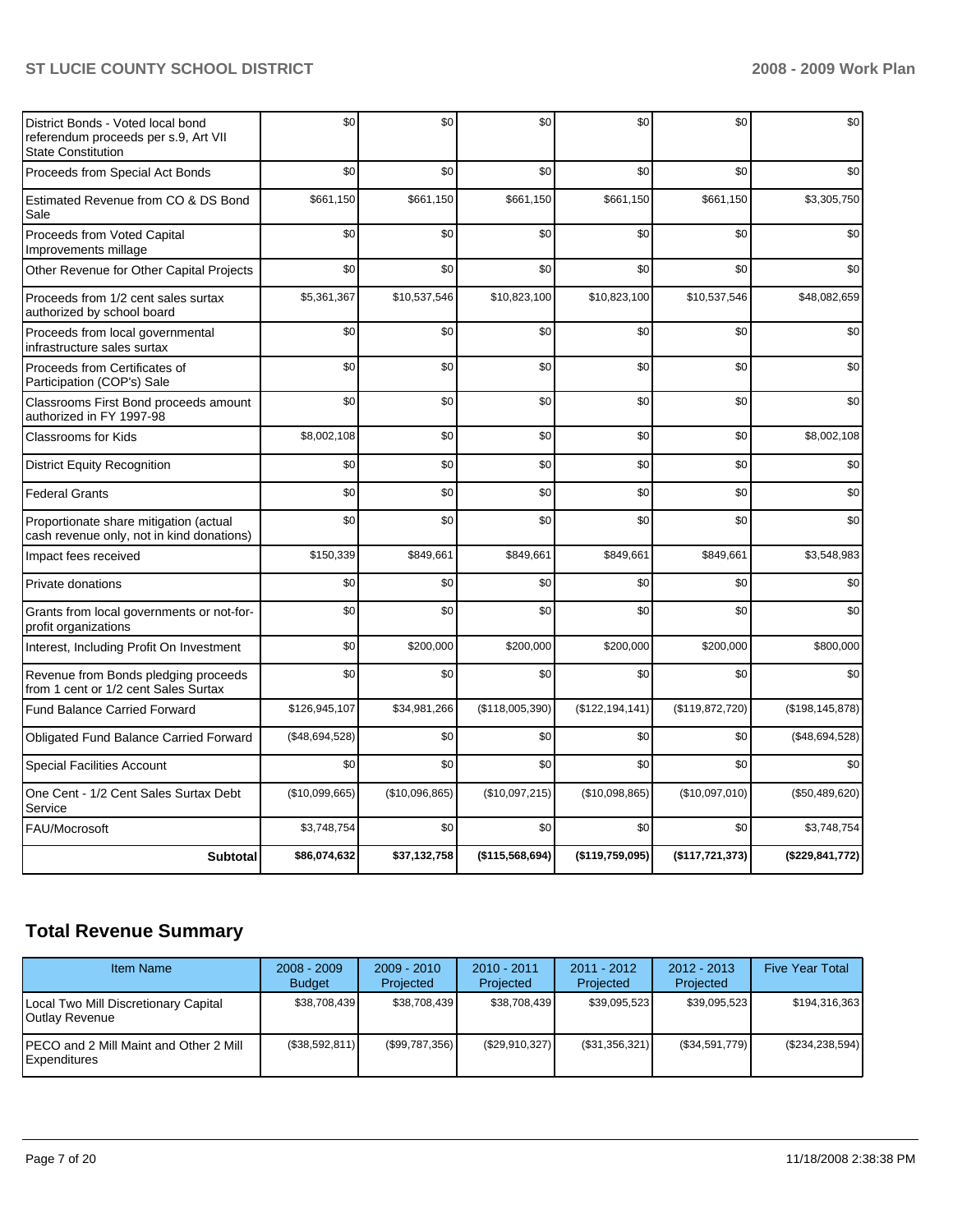| IPECO Maintenance Revenue                    | \$1,261,529                    | \$1,503,141                | \$1,731,467              | \$1,728,201                | \$1,695,548              | \$7,919,886            |
|----------------------------------------------|--------------------------------|----------------------------|--------------------------|----------------------------|--------------------------|------------------------|
| <b>Available 2 Mill for New Construction</b> | \$115,628                      | (\$61,078,917)             | \$8,798,112              | \$7,739,202                | \$4,503,744              | (\$39,922,231)         |
| <b>Item Name</b>                             | $2008 - 2009$<br><b>Budget</b> | $2009 - 2010$<br>Projected | 2010 - 2011<br>Projected | $2011 - 2012$<br>Projected | 2012 - 2013<br>Projected | <b>Five Year Total</b> |
| ICO & DS Revenue                             | \$594,988                      | \$594,988                  | \$594,988                | \$594,988                  | \$594,988                | \$2,974,940            |
| <b>IPECO New Construction Revenue</b>        | \$9,712,946                    | \$1,908,367                | \$5,186,833              | \$5,186,833                | \$2,020,909              | \$24,015,888           |
| Other/Additional Revenue                     | \$86,074,632                   | \$37,132,758               | (\$115,568,694)          | (\$119,759,095)            | (\$117,721,373)          | (\$229, 841, 772)      |
| <b>Total Additional Revenuel</b>             | \$96,382,566                   | \$39,636,113               | (\$109,786,873)          | (\$113,977,274)            | (\$115, 105, 476)        | (\$202,850,944)        |
| <b>Total Available Revenue</b>               | \$96,498,194                   | (\$21,442,804)             | $($ \$100,988,761)       | $($ \$106,238,072)         | $($ \$110,601,732)       | $($ \$242,773,175)     |

# **Project Schedules**

## **Capacity Project Schedules**

A schedule of capital outlay projects necessary to ensure the availability of satisfactory classrooms for the projected student enrollment in K-12 programs.

| <b>Project Description</b>      | Location                  |                          | 2008 - 2009 | 2009 - 2010  | 2010 - 2011 | 2011 - 2012 | 2012 - 2013 | <b>Total</b>     | Funded |
|---------------------------------|---------------------------|--------------------------|-------------|--------------|-------------|-------------|-------------|------------------|--------|
| New K8 School AA<br>(Southbend) | Location not<br>specified | Planned<br>Cost:         | \$0         | \$48,749,794 | \$0         | \$0         | \$0         | \$48,749,794 Yes |        |
|                                 |                           | <b>Student Stations:</b> | 0           | 1,600        | 0           | 1,600       | 0           | 3,200            |        |
|                                 |                           | <b>Total Classrooms:</b> | $\mathbf 0$ | $\Omega$     | $\mathbf 0$ | 72          | $\Omega$    | 72               |        |
|                                 |                           | Gross Sq Ft:             | 0           | 215,000      | 0           | 215,000     | 0           | 430,000          |        |
| (Replace PSLE K5)               | Location not<br>specified | Planned<br>Cost:         | \$0         | \$48,749,794 | \$0         | \$0         | \$0         | \$48,749,794 No  |        |
|                                 |                           | <b>Student Stations:</b> | 0           | 1,600        | $\mathbf 0$ | $\Omega$    | $\mathbf 0$ | 1,600            |        |
|                                 |                           | <b>Total Classrooms:</b> | $\mathbf 0$ | 72           | $\mathbf 0$ | 0           | 0           | 72               |        |
|                                 |                           | Gross Sq Ft:             | 0           | 215,000      | 0           | 0           | 0           | 215,000          |        |
|                                 |                           | <b>Planned Cost:</b>     | \$0         | \$97,499,588 | \$0         | \$0         | \$0         | \$97,499,588     |        |
|                                 | <b>Student Stations:</b>  |                          | 0           | 3,200        | 0           | 1,600       | 0           | 4,800            |        |
|                                 |                           | <b>Total Classrooms:</b> | $\mathbf 0$ | 72           | $\mathbf 0$ | 72          | $\mathbf 0$ | 144              |        |
|                                 |                           | Gross Sq Ft:             | 0           | 430,000      | 0           | 215,000     | 0           | 645,000          |        |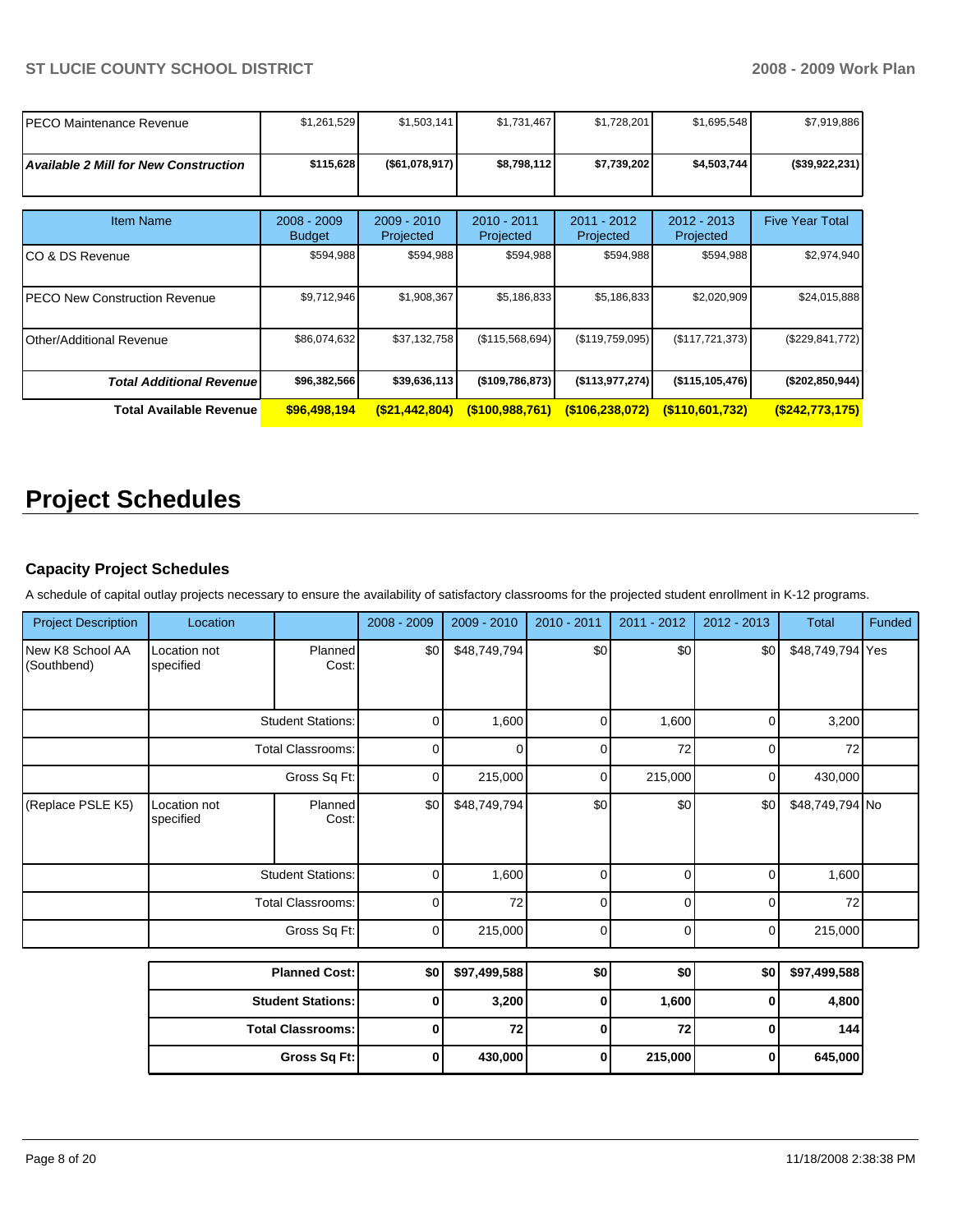## **Other Project Schedules**

Major renovations, remodeling, and additions of capital outlay projects that do not add capacity to schools.

| <b>Project Description</b> | Location                                       | $2008 - 2009$<br>Actual Budget | $2009 - 2010$<br>Projected | 2010 - 2011<br>Projected | $2011 - 2012$<br>Projected | $2012 - 2013$<br>Projected | Total           | Funded  |
|----------------------------|------------------------------------------------|--------------------------------|----------------------------|--------------------------|----------------------------|----------------------------|-----------------|---------|
| East Bus Compound (SE PSL) | Location not specified                         | \$0                            | \$650,000                  | \$5,745,730              | \$0                        | \$0                        | \$6,395,730 No  |         |
| Replace LPA middle School  | LINCOLN PARK<br><b>ACADEMY</b>                 | \$0                            | \$42,657,654               | \$0                      | \$0                        | \$0                        | \$42,657,654 No |         |
| Concession Stand/Restroom  | <b>IPORT SAINT LUCIE</b><br><b>SENIOR HIGH</b> | \$0                            | \$1                        | \$0                      | \$0                        | \$0                        |                 | $$1$ No |
|                            |                                                | \$0                            | \$43,307,655               | \$5,745,730              | \$0                        | \$0                        | \$49,053,385    |         |

## **Additional Project Schedules**

Any projects that are not identified in the last approved educational plant survey.

| <b>Project Description</b>                            | Location                                      | <b>Num</b>      | $2008 - 2009$<br>Classroom   Actual Budget | $2009 - 2010$<br>Projected | $2010 - 2011$<br>Projected | $2011 - 2012$<br>Projected | $2012 - 2013$<br>Projected | Total           | Funded |
|-------------------------------------------------------|-----------------------------------------------|-----------------|--------------------------------------------|----------------------------|----------------------------|----------------------------|----------------------------|-----------------|--------|
| <b>Expand Marine</b><br>Oceangraphic Academy WESTWOOD | FORT PIERCE<br><b>SENIOR HIGH</b>             | 20 <sub>l</sub> | \$0                                        | \$3,500,000                | \$0                        | \$0                        | \$0                        | \$3,500,000 No  |        |
| Replace portables with<br>perm. Building              | <b>PORT SAINT LUCIE</b><br><b>SENIOR HIGH</b> | <b>26</b>       | \$0                                        | \$0                        | \$0                        | \$0                        | \$9,500,000                | \$9,500,000 Yes |        |
|                                                       |                                               | 46              | \$0                                        | \$3,500,000                | \$0                        | \$0                        | \$9,500,000                | \$13,000,000    |        |

## **Non Funded Growth Management Project Schedules**

Schedule indicating which projects, due to planned development, that CANNOT be funded from current revenues projected over the next five years.

Nothing reported for this section.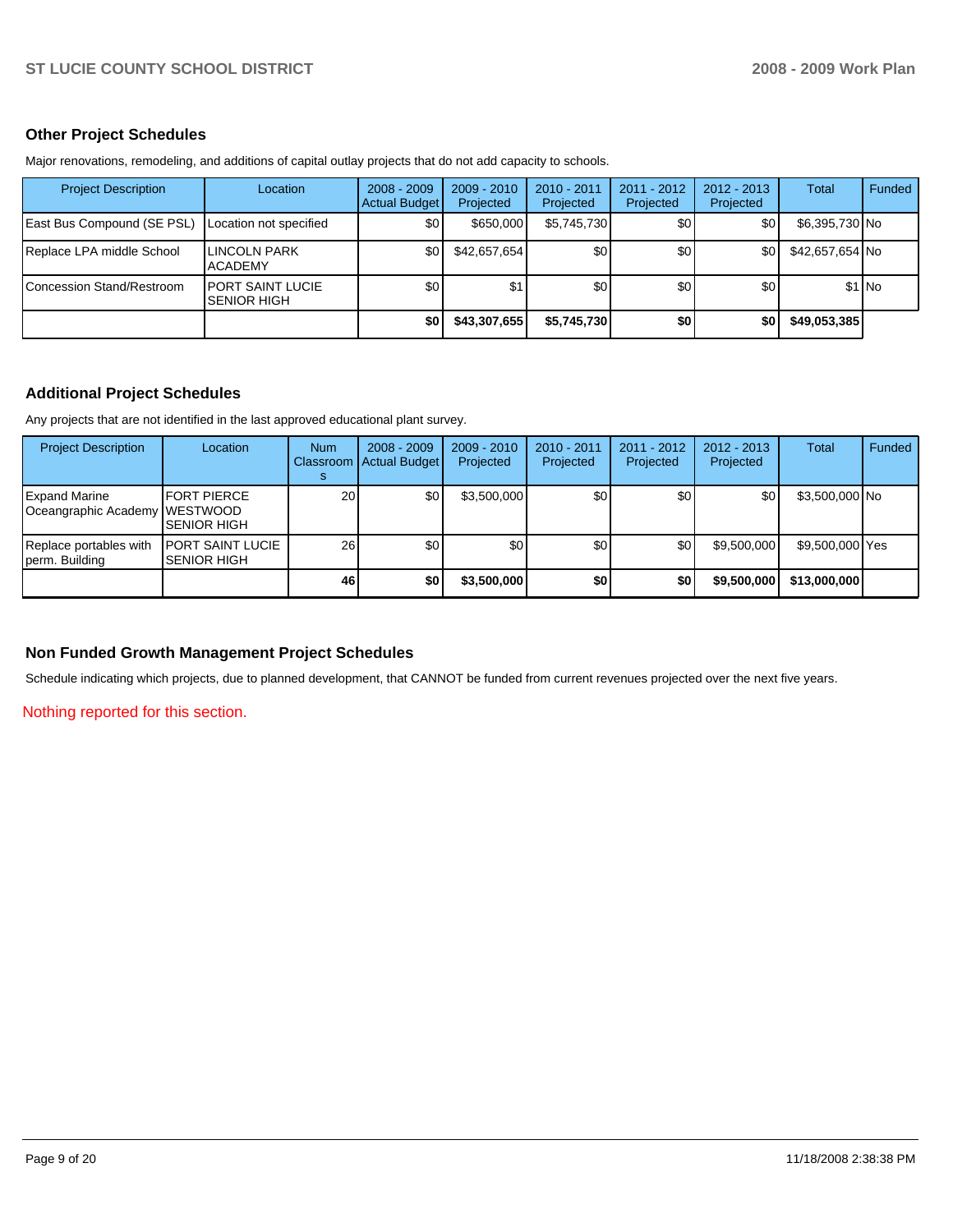## **Capacity Tracking**

| Location                                         | $2008 -$<br>2009 Satis.<br>Stu. Sta. | Actual<br>$2008 -$<br><b>2009 FISH</b><br>Capacity | Actual<br>$2007 -$<br>2008<br><b>COFTE</b> | # Class<br>Rooms | Actual<br>Average<br>$2008 -$<br>2009 Class<br><b>Size</b> | Actual<br>$2008 -$<br>2009<br><b>Utilization</b> | <b>New</b><br>Stu.<br>Capacity | <b>New</b><br>Rooms to<br>be<br>Added/Re<br>moved | Projected<br>$2012 -$<br>2013<br><b>COFTE</b> | Projected<br>$2012 -$<br>2013<br><b>Utilization</b> | Projected<br>$2012 -$<br>2013 Class<br><b>Size</b> |
|--------------------------------------------------|--------------------------------------|----------------------------------------------------|--------------------------------------------|------------------|------------------------------------------------------------|--------------------------------------------------|--------------------------------|---------------------------------------------------|-----------------------------------------------|-----------------------------------------------------|----------------------------------------------------|
| <b>WHITE CITY</b><br><b>ELEMENTARY</b>           | 623                                  | 623                                                | 460                                        | 33               | 14                                                         | 74.00 %                                          | $\mathbf 0$                    | 0                                                 | 457                                           | 73.00 %                                             | 14                                                 |
| <b>FAIRLAWN</b><br>ELEMENTARY                    | 723                                  | 723                                                | 647                                        | 39               | 17                                                         | 90.00 %                                          | $\Omega$                       | $\mathbf{0}$                                      | 723                                           | 100.00 %                                            | 19                                                 |
| FORT PIERCE MAGNET<br>SCHOOL OF THE ARTS         | 497                                  | 447                                                | 351                                        | 24               | 15                                                         | 78.00 %                                          | $\mathbf 0$                    | $\mathbf 0$                                       | 408                                           | 91.00%                                              | 17                                                 |
| LAWNWOOD<br><b>ELEMENTARY</b>                    | 825                                  | 825                                                | 630                                        | 46               | 14                                                         | 76.00 %                                          | $\Omega$                       | $\overline{0}$                                    | 807                                           | 98.00 %                                             | 18                                                 |
| <b>SAINT LUCIE</b><br><b>ELEMENTARY</b>          | 818                                  | 818                                                | 674                                        | 44               | 15                                                         | 82.00 %                                          | $\Omega$                       | $\mathbf 0$                                       | 750                                           | 92.00 %                                             | 17                                                 |
| DAN MCCARTY MIDDLE                               | 1,422                                | 1,280                                              | 839                                        | 67               | 13                                                         | 66.00 %                                          | $\Omega$                       | $\Omega$                                          | 880                                           | 69.00 %                                             | 13                                                 |
| <b>FRANCES K SWEET</b><br><b>ELEMENTARY</b>      | 777                                  | 777                                                | 641                                        | 40               | 16                                                         | 82.00 %                                          | $\Omega$                       | $\Omega$                                          | 777                                           | 100.00 %                                            | 19                                                 |
| <b>GARDEN CITY</b><br><b>ELEMENTARY</b>          | 764                                  | 764                                                | 502                                        | 41               | 12                                                         | 66.00 %                                          | $\Omega$                       | $\Omega$                                          | 400                                           | 52.00 %                                             | 10                                                 |
| CHESTER A MOORE K-8<br><b>SCHOOL</b>             | 805                                  | 725                                                | 581                                        | 44               | 13                                                         | 80.00 %                                          | $\Omega$                       | $\Omega$                                          | 660                                           | 91.00 %                                             | 15                                                 |
| LINCOLN PARK<br><b>ACADEMY</b>                   | 2,154                                | 1,939                                              | 1,838                                      | 89               | 21                                                         | 95.00 %                                          | $\Omega$                       | $\Omega$                                          | 1,871                                         | 96.00 %                                             | 21                                                 |
| <b>FORT PIERCE CENTRAL</b><br><b>SENIOR HIGH</b> | 2,697                                | 2,562                                              | 1,512                                      | 114              | 13                                                         | 59.00 %                                          | $\Omega$                       | $\Omega$                                          | $\overline{0}$                                | 0.00%                                               | $\mathbf 0$                                        |
| <b>FORT PIERCE</b><br>WESTWOOD SENIOR<br>HIGH    | 2,115                                | 2,009                                              | 1,336                                      | 88               | 15                                                         | 67.00 %                                          | 0                              | $\Omega$                                          | 1,500                                         | 75.00 %                                             | 17                                                 |
| <b>ANGLEWOOD CENTER</b>                          | 97                                   | 97                                                 | 24                                         | 6                | 4                                                          | 25.00 %                                          | $\Omega$                       | $\Omega$                                          | 29                                            | 30.00 %                                             | 5                                                  |
| PORT SAINT LUCIE<br><b>ELEMENTARY</b>            | 901                                  | 901                                                | 733                                        | 46               | 16                                                         | 81.00 %                                          | $\Omega$                       | $\Omega$                                          | 793                                           | 88.00 %                                             | 17                                                 |
| <b>MORNINGSIDE</b><br>ELEMENTARY                 | 749                                  | 749                                                | 668                                        | 40               | 17                                                         | 89.00 %                                          | 0                              | $\Omega$                                          | 561                                           | 75.00 %                                             | 14                                                 |
| LAKEWOOD PARK<br><b>ELEMENTARY</b>               | 943                                  | 943                                                | 650                                        | 49               | 13                                                         | 69.00 %                                          | $\Omega$                       | $\Omega$                                          | 812                                           | 86.00 %                                             | 17                                                 |
| <b>FLORESTA</b><br>ELEMENTARY                    | 741                                  | 741                                                | 714                                        | 40               | 18                                                         | 96.00 %                                          | $\Omega$                       | $\Omega$                                          | 575                                           | 78.00 %                                             | 14                                                 |
| <b>BAYSHORE</b><br><b>ELEMENTARY</b>             | 891                                  | 891                                                | 1,122                                      | 47               | 24                                                         | 126.00%                                          | 0                              | $\Omega$                                          | 891                                           | 100.00 %                                            | 19                                                 |
| NORTHPORT K-8<br><b>SCHOOL</b>                   | 1,835                                | 1,652                                              | 1,266                                      | 83               | 15                                                         | 77.00 %                                          | 0                              | $\mathbf 0$                                       | 1,627                                         | 98.00 %                                             | 20                                                 |
| <b>WINDMILL POINT</b><br><b>ELEMENTARY</b>       | 1,250                                | 1,250                                              | 1,198                                      | 64               | 19                                                         | 96.00 %                                          | $\overline{0}$                 | $\mathbf 0$                                       | 1,200                                         | 96.00 %                                             | 19                                                 |
| <b>VILLAGE GREEN</b><br><b>ELEMENTARY</b>        | 545                                  | 545                                                | 611                                        | 30               | 20                                                         | 112.00 %                                         | $\overline{0}$                 | 0                                                 | 523                                           | 96.00 %                                             | 17                                                 |
| PORT SAINT LUCIE<br><b>SENIOR HIGH</b>           | 2,491                                | 2,366                                              | 2,092                                      | 103              | 20                                                         | 88.00 %                                          | 37                             | 2                                                 | 2,366                                         | 98.00 %                                             | 23                                                 |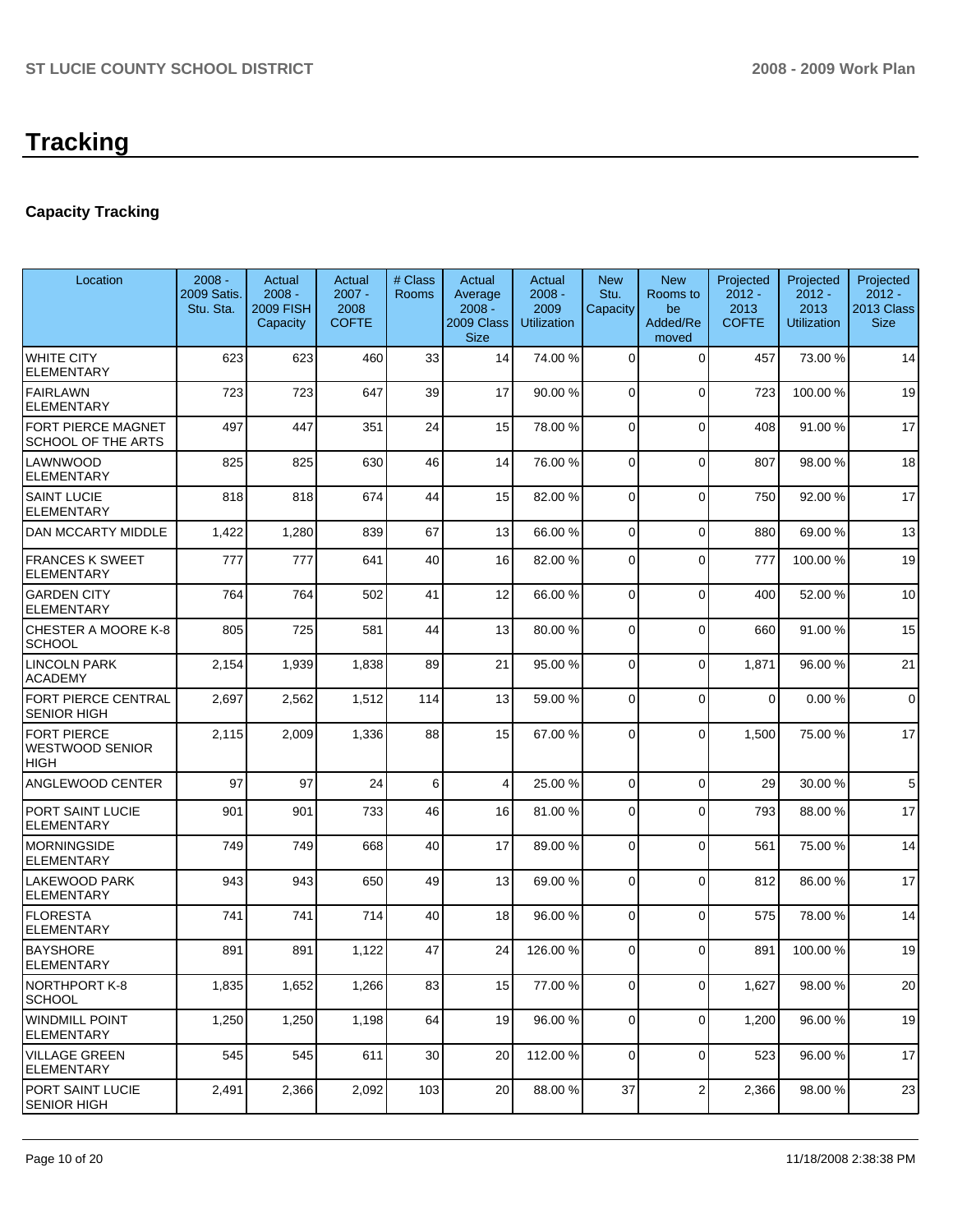| <b>PARKWAY</b><br><b>ELEMENTARY</b>                                                     | 729    | 729            | 557         | 38             | 15             | 76.00 %   | 0              | $\Omega$    | 555         | 76.00 %   | 15             |
|-----------------------------------------------------------------------------------------|--------|----------------|-------------|----------------|----------------|-----------|----------------|-------------|-------------|-----------|----------------|
| <b>DALE CASSENS</b><br><b>EXCEPTIONAL</b><br><b>STUDENTS EDUCATION</b><br><b>CENTER</b> | 210    | 210            | 95          | 21             | 5              | 45.00 %   | $\Omega$       | $\Omega$    | 129         | 61.00%    | 6              |
| <b>SOUTHPORT MIDDLE</b>                                                                 | 1,147  | 1,032          | 1,070       | 50             | 21             | 104.00 %  | $\mathbf 0$    | 0           | 971         | 94.00 %   | 19             |
| <b>MARIPOSA</b><br><b>ELEMENTARY</b>                                                    | 1,002  | 1,002          | 872         | 54             | 16             | 87.00 %   | $\Omega$       | $\Omega$    | 1,002       | 100.00 %  | 19             |
| <b>MANATEE ACADEMY K-</b><br>8                                                          | 2,055  | 2,055          | 1,694       | 94             | 18             | 82.00 %   | $\Omega$       | $\Omega$    | 1,866       | 91.00 %   | 20             |
| <b>FOREST GROVE</b><br><b>MIDDLE</b>                                                    | 1,380  | 1,242          | 708         | 62             | 11             | 57.00 %   | $\Omega$       | $\Omega$    | 869         | 70.00 %   | 14             |
| <b>PRESTON COURT</b><br><b>ANNEX</b>                                                    | 0      | 0              | $\Omega$    | $\mathbf 0$    | $\Omega$       | 0.00%     | $\Omega$       | $\Omega$    | $\mathbf 0$ | 0.00%     | $\overline{0}$ |
| <b>INDIAN HILLS SCHOOL</b>                                                              | 82     | 82             | 55          | $\overline{7}$ | 8              | 67.00 %   | $\mathbf 0$    | $\mathbf 0$ | 68          | 83.00 %   | 10             |
| <b>AGRITECH FARM</b>                                                                    | 46     | 0              | $\Omega$    | $\overline{2}$ | $\mathbf 0$    | 0.00%     | 0              | $\Omega$    | $\mathbf 0$ | 0.00%     | $\overline{0}$ |
| <b>RIVERS EDGE</b><br><b>ELEMENTARY</b>                                                 | 894    | 894            | 816         | 48             | 17             | 91.00 %   | 0              | $\Omega$    | 728         | 81.00 %   | 15             |
| <b>SOUTHERN OAKS</b><br><b>MIDDLE</b>                                                   | 1,108  | 997            | 847         | 49             | 17             | 85.00 %   | $\mathbf 0$    | $\Omega$    | 1,095       | 110.00%   | 22             |
| <b>WEATHERBEE</b><br><b>ELEMENTARY</b>                                                  | 739    | 739            | 552         | 39             | 14             | 75.00 %   | 0              | $\Omega$    | 739         | 100.00 %  | 19             |
| <b>SAINT LUCIE WEST</b><br><b>CENTENNIAL SENIOR</b><br><b>HIGH</b>                      | 2,666  | 2,533          | 2,362       | 104            | 23             | 93.00 %   | $\Omega$       | $\Omega$    | 2,126       | 84.00 %   | 20             |
| SAINT LUCIE WEST K-8<br><b>SCHOOL</b>                                                   | 2,040  | 1,836          | 1,681       | 91             | 18             | 92.00 %   | $\Omega$       | $\Omega$    | 1,768       | 96.00 %   | 19             |
| <b>SAVANNA RIDGE</b><br><b>ELEMENTARY</b>                                               | 739    | 739            | 629         | 39             | 16             | 85.00 %   | 0              | $\mathbf 0$ | 739         | 100.00 %  | 19             |
| SUNRISE ALTERNATIVE                                                                     | 448    | $\overline{0}$ | $\Omega$    | 23             | 0              | 0.00%     | 0              | $\Omega$    | $\mathbf 0$ | 0.00%     | $\overline{0}$ |
| DELAWARE AVENUE<br><b>SCHOOL</b>                                                        | 263    | 263            | 129         | 11             | 12             | 49.00 %   | $\mathbf 0$    | $\Omega$    | 181         | 69.00 %   | 16             |
| OAK HAMMOCK K-8<br><b>SCHOOL</b>                                                        | 1,875  | 1,688          | 1,686       | 87             | 19             | 100.00 %  | $\mathbf 0$    | $\mathbf 0$ | 1,687       | 100.00 %  | 19             |
| <b>TREASURE COAST</b><br><b>HIGH SCHOOL</b>                                             | 2,532  | 2,405          | 2,400       | 105            | 23             | 100.00 %  | $\Omega$       | $\Omega$    | 2,406       | 100.00 %  | 23             |
| <b>WEST GATE K-8</b><br>SCHOOL                                                          | 1,881  | 1,693          | 1,693       | 88             | 19             | 100.00%   | $\overline{0}$ | 0           | 1,692       | 100.00%   | 19             |
| Fort Pierce Central High<br>School                                                      | 2,500  | $\overline{0}$ | 0           | 104            | $\overline{0}$ | $0.00 \%$ | $\mathbf 0$    | $\mathbf 0$ | 2,235       | $0.00 \%$ | 21             |
| <b>SAMUEL S. GAINES</b><br><b>ACADEMY</b>                                               | 1,830  | $\overline{0}$ | 1,110       | 87             | 13             | 0.00%     | $\mathbf 0$    | 0           | 1,473       | $0.00 \%$ | 17             |
| Winterlakes Temporary K-<br>8 School                                                    | 1,431  | $\overline{0}$ | 1,233       | 74             | 17             | $0.00 \%$ | $\Omega$       | $\mathbf 0$ | 1,174       | $0.00 \%$ | 16             |
| Allapattah Flats k-8<br>School                                                          | 1,920  | $\mathbf 0$    | $\mathbf 0$ | 91             | $\overline{0}$ | $0.00 \%$ | $\mathbf 0$    | 0           | 1,728       | $0.00 \%$ | 19             |
|                                                                                         | 54,180 | 43,766         | 39,280      | 2,545          | 15             | 89.75%    | 37             | $\mathbf 2$ | 43,841      | 100.09%   | 17             |

The COFTE Projected Total (43,841) for 2012 - 2013 must match the Official Forecasted COFTE Total (46,985 ) for 2012 - 2013 before this section can be completed. In the event that the COFTE Projected Total does not match the Official forecasted COFTE, then the Balanced Projected COFTE Table should be used to balance COFTE.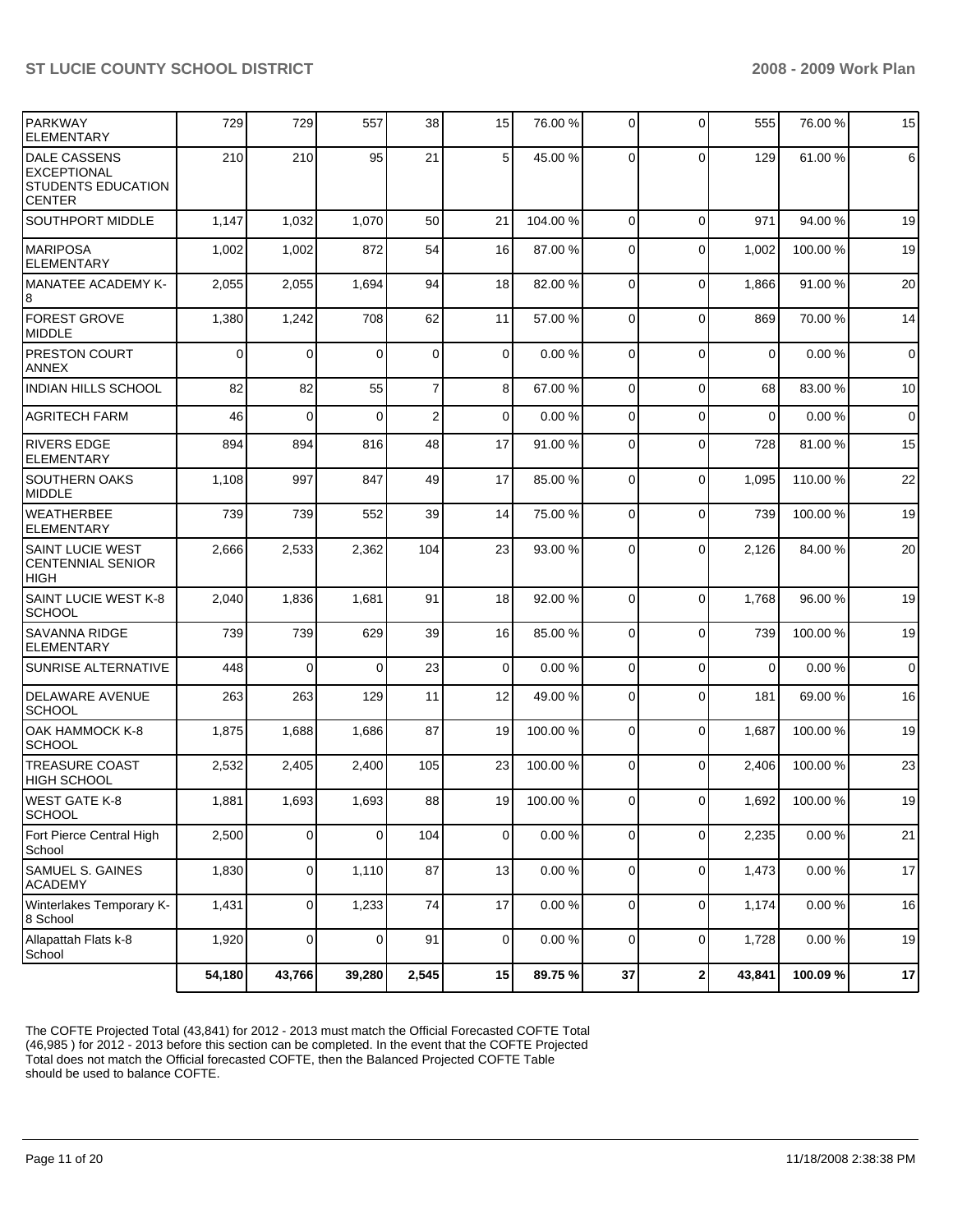| Projected COFTE for 2012 - 2013 |        |  |  |  |  |  |
|---------------------------------|--------|--|--|--|--|--|
| Elementary (PK-3)               | 17,296 |  |  |  |  |  |
| Middle (4-8)                    | 17,755 |  |  |  |  |  |
| High (9-12)                     | 11,935 |  |  |  |  |  |
|                                 | 46,985 |  |  |  |  |  |

| <b>Grade Level Type</b> | <b>Balanced Projected</b><br>COFTE for 2012 - 2013 |
|-------------------------|----------------------------------------------------|
| Elementary (PK-3)       | 2,062                                              |
| Middle $(4-8)$          | 1,083                                              |
| High (9-12)             |                                                    |
|                         | 46,986                                             |

### **Relocatable Replacement**

Number of relocatable classrooms clearly identified and scheduled for replacement in the school board adopted financially feasible 5-year district work program.

| _ocation                               | .2009<br>$2008 -$ | $2009 - 2010$ | $2010 - 2011$ | 2011 - 2012 | $2012 - 2013$ | Year 5 Total |
|----------------------------------------|-------------------|---------------|---------------|-------------|---------------|--------------|
| <b>Total Relocatable Replacements:</b> |                   |               |               |             |               |              |

## **Charter Schools Tracking**

Information regarding the use of charter schools.

| Location-Type                                         | # Relocatable<br>units or<br>permanent<br>classrooms | Owner         | Year Started or <b>I</b><br>Scheduled | Student<br><b>Stations</b> | <b>Students</b><br>Enrolled | Years in<br>Contract | <b>Total Charter</b><br><b>Students</b><br>projected for<br>$2012 - 2013$ |
|-------------------------------------------------------|------------------------------------------------------|---------------|---------------------------------------|----------------------------|-----------------------------|----------------------|---------------------------------------------------------------------------|
| <b>IToussaint L'Ouverture</b><br>International School |                                                      | 17 LEASE RENT | 2008                                  | 341                        | 250                         |                      | 341                                                                       |
| Imagine Nau Charter                                   |                                                      | 36 LEASE RENT | 2009                                  | 743                        | 100 <sup>1</sup>            |                      | 743I                                                                      |
|                                                       | 53                                                   |               |                                       | 1,084                      | 350                         |                      | 1,084                                                                     |

## **Special Purpose Classrooms Tracking**

The number of classrooms that will be used for certain special purposes in the current year, by facility and type of classroom, that the district will, 1), not use for educational purposes, and 2), the co-teaching classrooms that are not open plan classrooms and will be used for educational purposes.

| School                                 | School Type | $\parallel$ # of Elementary $\parallel$ # of Middle 4-8 $\parallel$ # of High 9-12<br>K-3 Classrooms | <b>Classrooms</b> | <b>Classrooms</b> | # of $ESE$<br>Classrooms | # of Combo<br><b>Classrooms</b> | Total<br><b>Classrooms</b> |
|----------------------------------------|-------------|------------------------------------------------------------------------------------------------------|-------------------|-------------------|--------------------------|---------------------------------|----------------------------|
| <b>Total Educational Classrooms: I</b> |             |                                                                                                      |                   |                   |                          | 01                              | 0                          |

| School                      | School Type                          | # of Elementary<br>K-3 Classrooms | # of Middle 4-8<br><b>Classrooms</b> | # of High $9-12$<br><b>Classrooms</b> | # of $ESE$<br><b>Classrooms</b> | # of Combo<br><b>Classrooms</b> | Total<br>Classrooms |
|-----------------------------|--------------------------------------|-----------------------------------|--------------------------------------|---------------------------------------|---------------------------------|---------------------------------|---------------------|
| IOAK HAMMOCK K-8 SCHOOL     | Co-Teaching                          |                                   |                                      |                                       |                                 |                                 | 5                   |
| IWEST GATE K-8 SCHOOL       | Co-Teaching                          |                                   |                                      |                                       |                                 |                                 | 4                   |
| <b>IBAYSHORE ELEMENTARY</b> | Co-Teaching                          |                                   |                                      |                                       |                                 |                                 | 3                   |
|                             | <b>Total Co-Teaching Classrooms:</b> | <b>101</b>                        |                                      |                                       |                                 |                                 | 12                  |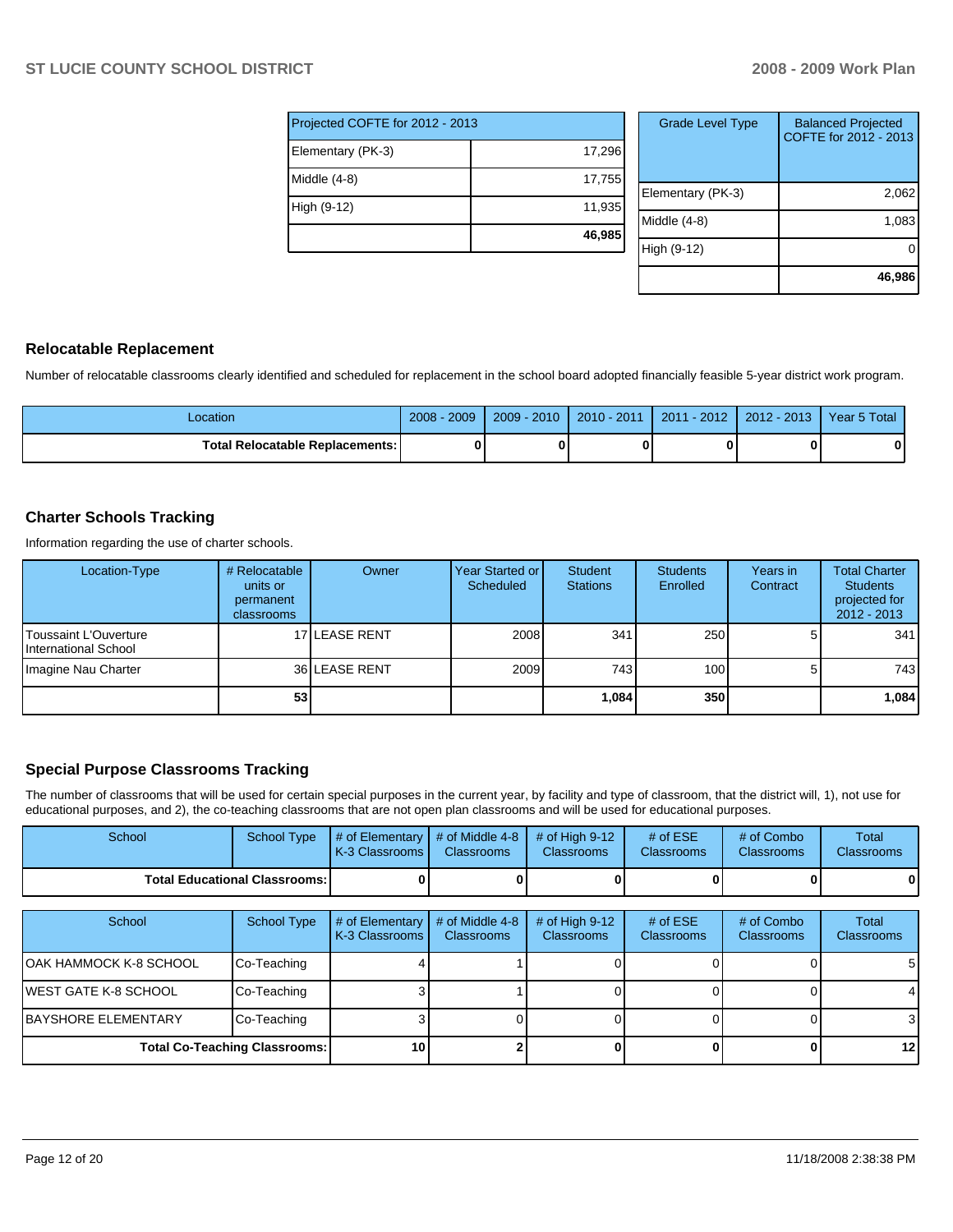#### **Infrastructure Tracking**

**Necessary offsite infrastructure requirements resulting from expansions or new schools. This section should include infrastructure information related to capacity project schedules and other project schedules (Section 4).** 

The Southbend School site will require turnlanes and a possible traffic signal at Southbend Boulevard. Sidewalks connecting the adjacent neighborhoods will provide a safer enviroment for students walking to school.

**Proposed location of planned facilities, whether those locations are consistent with the comprehensive plans of all affected local governments, and recommendations for infrastructure and other improvements to land adjacent to existing facilities. Provisions of 1013.33(12), (13) and (14) and 1013.36 must be addressed for new facilities planned within the 1st three years of the plan (Section 5).** 

Not Specified

**Consistent with Comp Plan?** No

#### **Net New Classrooms**

The number of classrooms, by grade level and type of construction, that were added during the last fiscal year.

| List the net new classrooms added in the 2007 - 2008 fiscal year.                                                                                       |                              |                                 |                                                                        | List the net new classrooms to be added in the 2008 - 2009 fiscal<br>year. |                              |                            |                                       |                        |
|---------------------------------------------------------------------------------------------------------------------------------------------------------|------------------------------|---------------------------------|------------------------------------------------------------------------|----------------------------------------------------------------------------|------------------------------|----------------------------|---------------------------------------|------------------------|
| "Classrooms" is defined as capacity carrying classrooms that are added to increase<br>capacity to enable the district to meet the Class Size Amendment. |                              |                                 | Totals for fiscal year 2008 - 2009 should match totals in Section 15A. |                                                                            |                              |                            |                                       |                        |
| Location                                                                                                                                                | $2007 - 2008$ #<br>Permanent | 2007 - 2008 #<br><b>Modular</b> | $2007 - 2008$ #<br>Relocatable                                         | $2007 - 2008$<br>Total                                                     | $2008 - 2009$ #<br>Permanent | $2008 - 2009$ #<br>Modular | $2008 - 2009$ #<br><b>Relocatable</b> | $2008 - 2009$<br>Total |
| Elementary (PK-3)                                                                                                                                       |                              |                                 |                                                                        |                                                                            |                              |                            |                                       |                        |
| Middle (4-8)                                                                                                                                            |                              |                                 |                                                                        |                                                                            |                              |                            |                                       |                        |
| High (9-12)                                                                                                                                             |                              |                                 |                                                                        |                                                                            |                              |                            |                                       | ΩI                     |
|                                                                                                                                                         |                              |                                 |                                                                        |                                                                            |                              |                            |                                       |                        |

## **Relocatable Student Stations**

Number of students that will be educated in relocatable units, by school, in the current year, and the projected number of students for each of the years in the workplan.

| <b>Site</b>                             | $2008 - 2009$ | $2009 - 2010$ | $2010 - 2011$ | $2011 - 2012$ | $2012 - 2013$ | 5 Year Average |
|-----------------------------------------|---------------|---------------|---------------|---------------|---------------|----------------|
| ISUNRISE ALTERNATIVE                    |               |               |               |               |               | $\overline{0}$ |
| ITREASURE COAST HIGH SCHOOL             |               |               |               |               | O             | $\overline{0}$ |
| <b>IWHITE CITY ELEMENTARY</b>           | 166           | 166           | 166           | 166           | 166           | 166            |
| <b>IFAIRLAWN ELEMENTARY</b>             |               |               |               |               |               | $\overline{0}$ |
| IFORT PIERCE MAGNET SCHOOL OF THE ARTS  |               |               |               |               | $\Omega$      | $\overline{0}$ |
| ILAWNWOOD ELEMENTARY                    | 18            | 18            | 18            | 18            | 18            | 18             |
| ILAKEWOOD PARK ELEMENTARY               | 126           | 18            | 18            | 18            | 18            | 40             |
| <b>ILINCOLN PARK ACADEMY</b>            | 44            | 44            | 44            | 44            | 44            | 44             |
| <b>IFORT PIERCE CENTRAL SENIOR HIGH</b> | 1,390         |               |               |               | O             | 278            |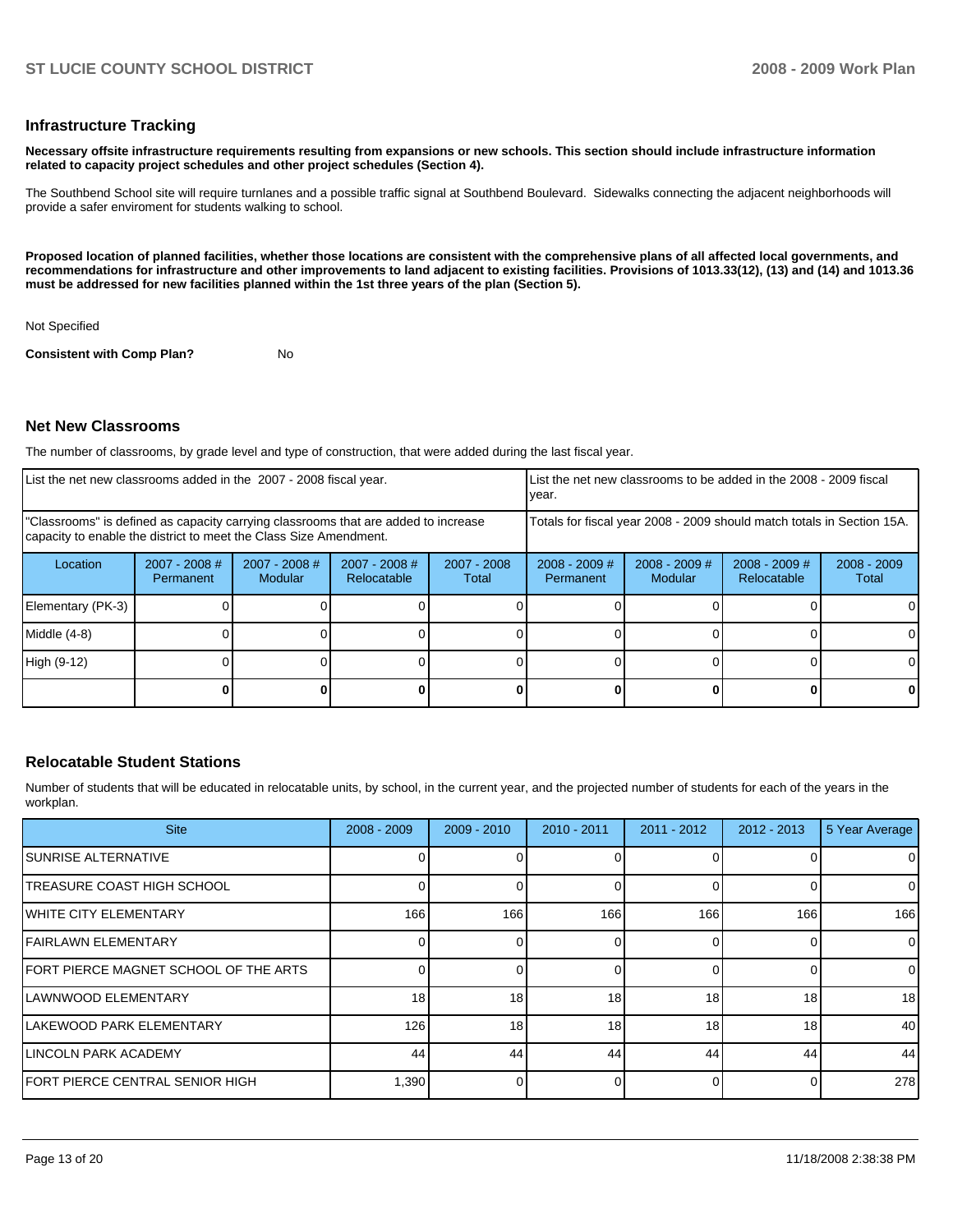| FORT PIERCE WESTWOOD SENIOR HIGH                             | 424            | 456         | 456      | 424            | 456      | 443             |
|--------------------------------------------------------------|----------------|-------------|----------|----------------|----------|-----------------|
| ANGLEWOOD CENTER                                             | 0              | 0           | 0        | $\Omega$       | $\Omega$ | $\overline{0}$  |
| PORT SAINT LUCIE ELEMENTARY                                  | 108            | 108         | 108      | 108            | 108      | 108             |
| MORNINGSIDE ELEMENTARY                                       | 188            | 188         | 188      | 188            | 188      | 188             |
| Winterlakes Temporary K-8 School                             | 18             | 18          | 18       | 18             | 18       | 18              |
| Fort Pierce Central High School                              | 0              | 0           | 0        | 0              | 0        | $\overline{0}$  |
| SAMUEL S. GAINES ACADEMY                                     | 0              | $\mathbf 0$ | 0        | $\overline{0}$ | 0        | $\overline{0}$  |
| OAK HAMMOCK K-8 SCHOOL                                       | 0              | $\mathbf 0$ | 0        | $\overline{0}$ | 0        | $\overline{0}$  |
| <b>GARDEN CITY ELEMENTARY</b>                                | 0              | $\mathbf 0$ | 0        | $\overline{0}$ | 0        | $\overline{0}$  |
| CHESTER A MOORE K-8 SCHOOL                                   | 0              | $\mathbf 0$ | 0        | $\Omega$       | 0        | $\overline{0}$  |
| SAINT LUCIE WEST CENTENNIAL SENIOR HIGH                      | 425            | 425         | 425      | 425            | $\Omega$ | 340             |
| SAINT LUCIE WEST K-8 SCHOOL                                  | 0              | 425         | 425      | 425            | 425      | 340             |
| SAVANNA RIDGE ELEMENTARY                                     | 0              | 0           | 0        | $\Omega$       | $\Omega$ | $\overline{0}$  |
| DELAWARE AVENUE SCHOOL                                       | 47             | 47          | 47       | 47             | 47       | 47              |
| <b>WEST GATE K-8 SCHOOL</b>                                  | 0              | $\mathbf 0$ | $\Omega$ | $\Omega$       | $\Omega$ | $\overline{0}$  |
| <b>RIVERS EDGE ELEMENTARY</b>                                | 166            | 166         | 166      | 166            | 166      | 166             |
| SOUTHERN OAKS MIDDLE                                         | 0              | 0           | 0        | $\Omega$       | $\Omega$ | $\overline{0}$  |
| <b>WEATHERBEE ELEMENTARY</b>                                 | 0              | $\mathbf 0$ | 0        | $\overline{0}$ | 0        | $\overline{0}$  |
| MARIPOSA ELEMENTARY                                          | 0              | $\mathbf 0$ | 0        | $\Omega$       | 0        | $\overline{0}$  |
| MANATEE ACADEMY K-8                                          | 0              | $\Omega$    | 0        | $\Omega$       | $\Omega$ | $\overline{0}$  |
| FOREST GROVE MIDDLE                                          | 396            | 396         | 396      | 396            | 396      | 396             |
| INDIAN HILLS SCHOOL                                          | 0              | 0           | 0        | 0              | 0        | $\overline{0}$  |
| WINDMILL POINT ELEMENTARY                                    | 0              | $\mathbf 0$ | 0        | $\Omega$       | 0        | $\overline{0}$  |
| <b>VILLAGE GREEN ELEMENTARY</b>                              | 22             | 22          | 22       | 22             | 22       | 22              |
| PORT SAINT LUCIE SENIOR HIGH                                 | 645            | 645         | 645      | 645            | 645      | 645             |
| PARKWAY ELEMENTARY                                           | 174            | 174         | 174      | 174            | 174      | 174             |
| DALE CASSENS EXCEPTIONAL STUDENTS<br><b>EDUCATION CENTER</b> | 10             | 10          | 10       | 10             | 10       | 10 <sup>1</sup> |
| <b>SOUTHPORT MIDDLE</b>                                      | 128            | 128         | 128      | 128            | 128      | 128             |
| SAINT LUCIE ELEMENTARY                                       | 62             | 62          | 62       | 62             | 62       | 62              |
| <b>DAN MCCARTY MIDDLE</b>                                    | 22             | 22          | 22       | 22             | 22       | 22              |
| <b>IFRANCES K SWEET ELEMENTARY</b>                           | $\Omega$       | $\Omega$    | $\Omega$ | $\Omega$       | $\Omega$ | $\overline{0}$  |
| <b>FLORESTA ELEMENTARY</b>                                   | 166            | 166         | 166      | 166            | 166      | 166             |
| <b>BAYSHORE ELEMENTARY</b>                                   | 0              | $\mathbf 0$ | $\Omega$ | $\Omega$       | $\Omega$ | $\overline{0}$  |
| NORTHPORT K-8 SCHOOL                                         | 22             | 22          | 22       | 22             | 22       | 22              |
| PRESTON COURT ANNEX                                          | $\overline{0}$ | 0           | 0        | $\overline{0}$ | 0        | $\overline{0}$  |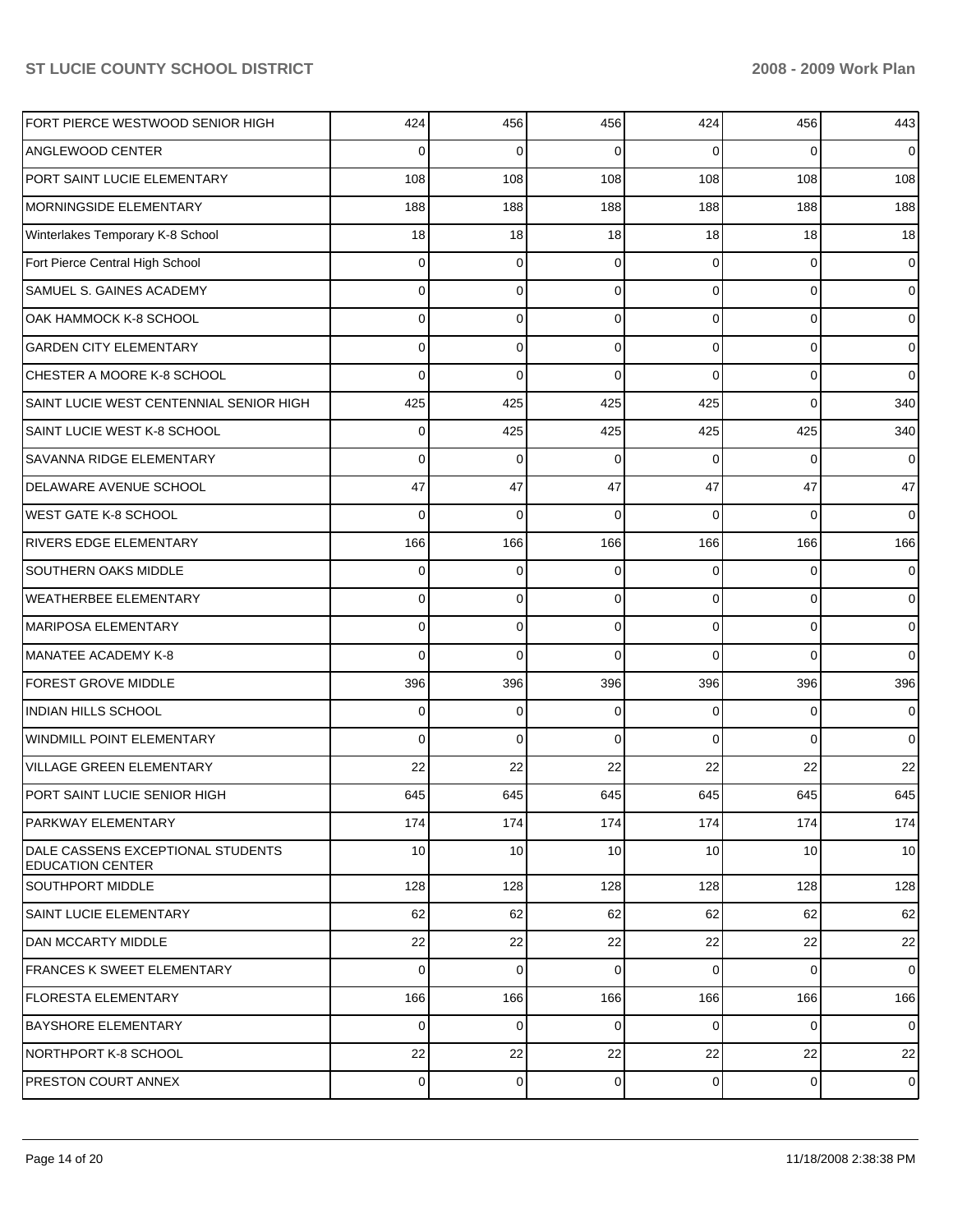| AGRITECH FARM                    | 46 | 46 | 46 | 46 | 46 | 46 |
|----------------------------------|----|----|----|----|----|----|
| Allapattah<br>ำ Flats k-8 School |    |    |    |    |    |    |

| Totals for ST LUCIE COUNTY SCHOOL DISTRICT        |        |        |        |        |        |        |
|---------------------------------------------------|--------|--------|--------|--------|--------|--------|
| Total students in relocatables by year.           | 4,813  | 3,772  | 3.772  | 3,740  | 3,347  | 3.889  |
| Total number of COFTE students projected by year. | 40,825 | 42.078 | 43.351 | 44.931 | 46.985 | 43.634 |
| Percent in relocatables by year.                  | 12%    | 9%     | 9%     | 8%     | 7 % I  | 9%     |

## **Leased Facilities Tracking**

Exising leased facilities and plans for the acquisition of leased facilities, including the number of classrooms and student stations, as reported in the educational plant survey, that are planned in that location at the end of the five year workplan.

| Location                              | # of Leased<br>Classrooms 2008 -<br>2009 | <b>FISH Student</b><br><b>Stations</b> | Owner       | # of Leased<br>Classrooms 2012 -<br>2013 | <b>FISH Student</b><br><b>Stations</b> |
|---------------------------------------|------------------------------------------|----------------------------------------|-------------|------------------------------------------|----------------------------------------|
| FORT PIERCE CENTRAL SENIOR HIGH       | 21                                       |                                        | 525 None    | $\Omega$                                 | $\overline{0}$                         |
| PORT SAINT LUCIE ELEMENTARY           | 6                                        |                                        | 108 Sunbelt | $\Omega$                                 | $\overline{0}$                         |
| MORNINGSIDE ELEMENTARY                | 4                                        |                                        | 72 Sunbelt  | $\Omega$                                 | $\overline{0}$                         |
| WHITE CITY ELEMENTARY                 | 0                                        | $\Omega$                               |             | $\Omega$                                 | $\overline{0}$                         |
| FAIRLAWN ELEMENTARY                   | 0                                        | $\Omega$                               |             | $\Omega$                                 | $\overline{0}$                         |
| FORT PIERCE MAGNET SCHOOL OF THE ARTS | 0                                        | $\Omega$                               |             | $\Omega$                                 | $\overline{0}$                         |
| LAWNWOOD ELEMENTARY                   | 0                                        | $\Omega$                               |             | 0                                        | $\overline{0}$                         |
| <b>SAINT LUCIE ELEMENTARY</b>         | 0                                        | $\Omega$                               |             | 0                                        | $\overline{0}$                         |
| DAN MCCARTY MIDDLE                    | 0                                        | $\Omega$                               |             | 0                                        | $\overline{0}$                         |
| FRANCES K SWEET ELEMENTARY            | $\Omega$                                 | $\Omega$                               |             | $\Omega$                                 | $\overline{0}$                         |
| <b>GARDEN CITY ELEMENTARY</b>         | 0                                        | $\Omega$                               |             | $\Omega$                                 | $\overline{0}$                         |
| CHESTER A MOORE K-8 SCHOOL            | $\mathbf 0$                              | $\Omega$                               |             | $\Omega$                                 | $\overline{0}$                         |
| <b>LINCOLN PARK ACADEMY</b>           | 0                                        | 0                                      |             | $\Omega$                                 | $\mathbf 0$                            |
| FORT PIERCE WESTWOOD SENIOR HIGH      | $\Omega$                                 | $\Omega$                               |             | $\Omega$                                 | $\Omega$                               |
| <b>ANGLEWOOD CENTER</b>               | 0                                        | $\Omega$                               |             | $\Omega$                                 | $\Omega$                               |
| LAKEWOOD PARK ELEMENTARY              | 5 <sup>1</sup>                           | 90                                     |             | $\Omega$                                 | 0                                      |
| <b>FLORESTA ELEMENTARY</b>            | 1                                        | 18                                     |             | $\Omega$                                 | $\Omega$                               |
| <b>BAYSHORE ELEMENTARY</b>            | $\Omega$                                 | $\Omega$                               |             | $\Omega$                                 | $\Omega$                               |
| NORTHPORT K-8 SCHOOL                  | $\Omega$                                 | $\Omega$                               |             | $\Omega$                                 | $\Omega$                               |
| <b>WINDMILL POINT ELEMENTARY</b>      | $\overline{0}$                           | $\Omega$                               |             | $\Omega$                                 | 0                                      |
| <b>VILLAGE GREEN ELEMENTARY</b>       | $\overline{0}$                           | $\Omega$                               |             | $\Omega$                                 | 0                                      |
| PORT SAINT LUCIE SENIOR HIGH          | $\Omega$                                 | $\Omega$                               |             | $\Omega$                                 | $\Omega$                               |
| <b>PARKWAY ELEMENTARY</b>             | $\Omega$                                 | $\Omega$                               |             | $\Omega$                                 | $\Omega$                               |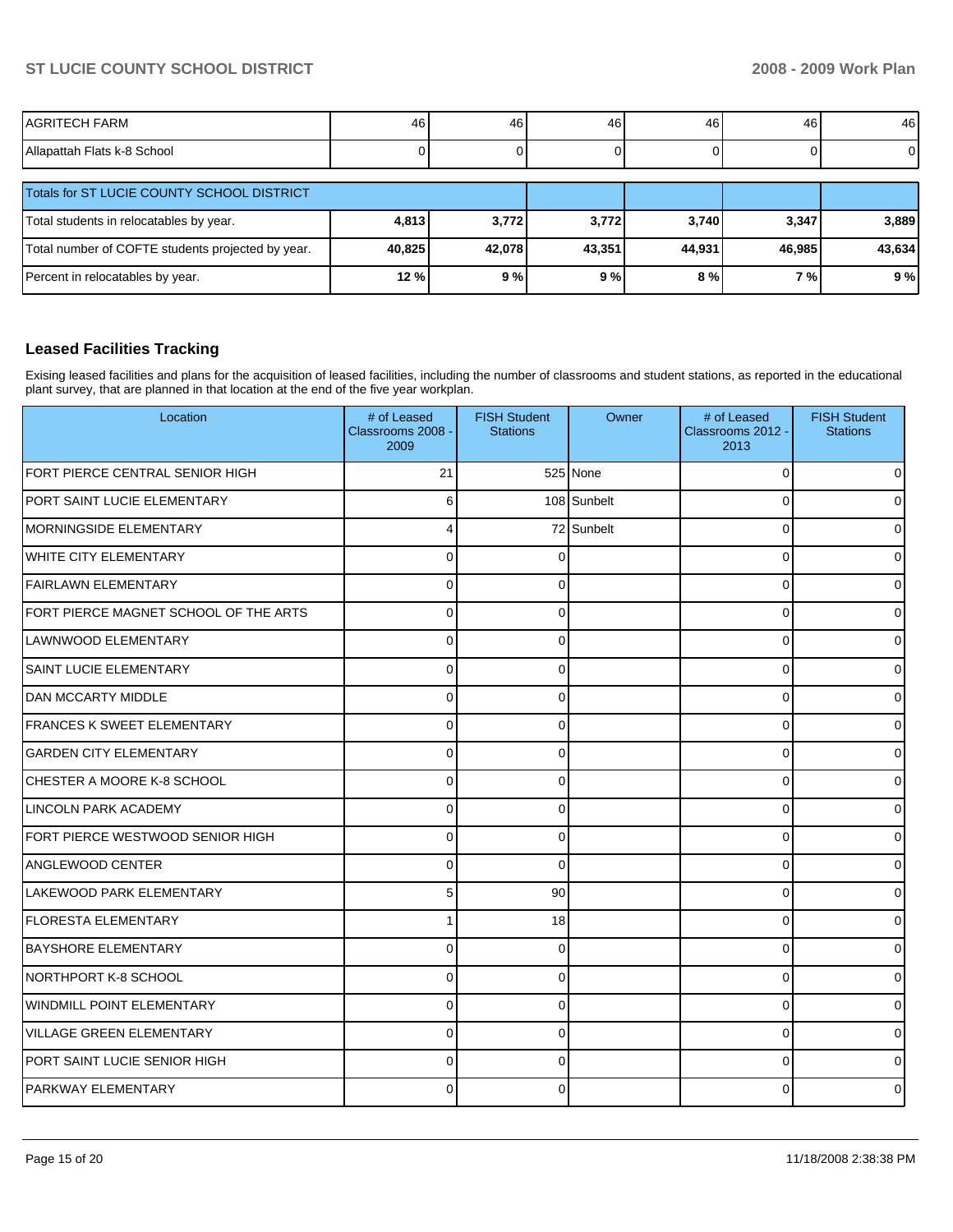| DALE CASSENS EXCEPTIONAL STUDENTS<br><b>EDUCATION CENTER</b> | $\Omega$    |          | 0              | 0 |
|--------------------------------------------------------------|-------------|----------|----------------|---|
| <b>SOUTHPORT MIDDLE</b>                                      | $\Omega$    | $\Omega$ | $\overline{0}$ | 0 |
| MARIPOSA ELEMENTARY                                          | $\Omega$    | $\Omega$ | 0              | 0 |
| MANATEE ACADEMY K-8                                          | $\Omega$    | $\Omega$ | $\Omega$       | U |
| <b>FOREST GROVE MIDDLE</b>                                   | $\Omega$    | $\Omega$ | 0              | 0 |
| <b>PRESTON COURT ANNEX</b>                                   | $\Omega$    |          | $\Omega$       | 0 |
| <b>INDIAN HILLS SCHOOL</b>                                   | $\mathbf 0$ | $\Omega$ | 0              | 0 |
| <b>AGRITECH FARM</b>                                         | $\Omega$    |          | $\Omega$       | 0 |
| <b>RIVERS EDGE ELEMENTARY</b>                                | $\Omega$    | $\Omega$ | $\Omega$       | U |
| <b>SOUTHERN OAKS MIDDLE</b>                                  | $\Omega$    | $\Omega$ | 0              |   |
| WEATHERBEE ELEMENTARY                                        | $\Omega$    | $\Omega$ | $\Omega$       | ი |
| SAINT LUCIE WEST CENTENNIAL SENIOR HIGH                      | $\mathbf 0$ | $\Omega$ | $\Omega$       | 0 |
| SAINT LUCIE WEST K-8 SCHOOL                                  | $\mathbf 0$ | $\Omega$ | 0              | 0 |
| <b>SAVANNA RIDGE ELEMENTARY</b>                              | $\Omega$    | 0        | 0              | 0 |
| SUNRISE ALTERNATIVE                                          | $\Omega$    | $\Omega$ | $\Omega$       | 0 |
| DELAWARE AVENUE SCHOOL                                       | $\Omega$    | $\Omega$ | $\Omega$       | 0 |
| OAK HAMMOCK K-8 SCHOOL                                       | $\Omega$    |          | $\Omega$       | ი |
| TREASURE COAST HIGH SCHOOL                                   | $\mathbf 0$ | $\Omega$ | 0              | 0 |
| IWEST GATE K-8 SCHOOL                                        | $\Omega$    |          | 0              | 0 |
| Fort Pierce Central High School                              | $\Omega$    | $\Omega$ | $\Omega$       | 0 |
| SAMUEL S. GAINES ACADEMY                                     | $\Omega$    | $\Omega$ | $\Omega$       | U |
| Winterlakes Temporary K-8 School                             | $\Omega$    | $\Omega$ | $\Omega$       |   |
| Allapattah Flats k-8 School                                  | $\Omega$    | $\Omega$ | $\Omega$       |   |
|                                                              | 37          | 813      | ŋ              |   |

## **Failed Standard Relocatable Tracking**

Relocatable units currently reported by school, from FISH, and the number of relocatable units identified as 'Failed Standards'.

Nothing reported for this section.

# **Planning**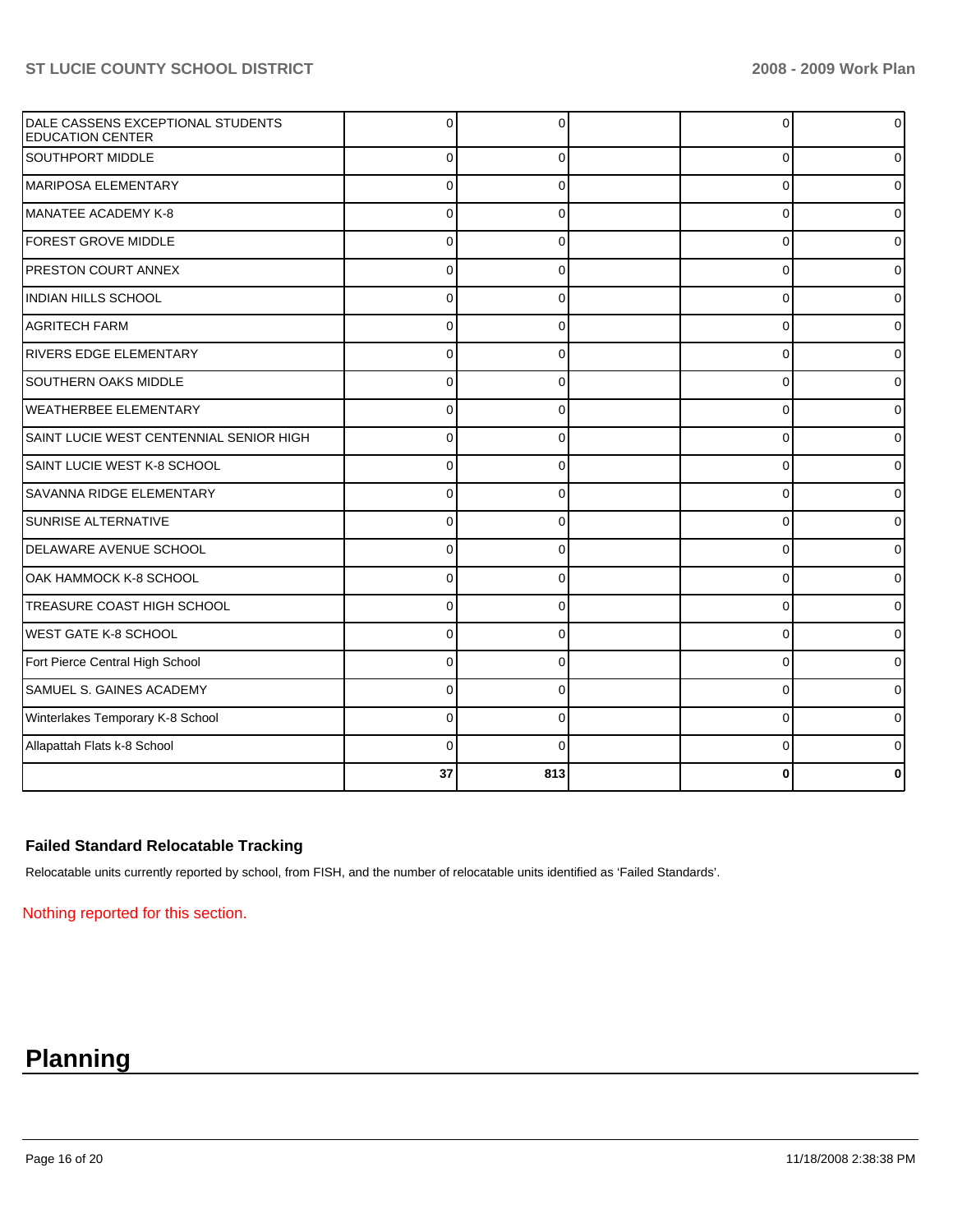### **Class Size Reduction Planning**

**Plans approved by the school board that reduce the need for permanent student stations such as acceptable school capacity levels, redistricting, busing, year-round schools, charter schools, magnet schools, public-private partnerships, multitrack scheduling, grade level organization, block scheduling, or other alternatives.** 

The St. Lucie County School District has a choice plan that allows us to use all schools in an attendance zone to the maximum program potential. A typical attendance zone may have five to eight schools of a particular grade level to allow parents to choose from the school. The students are assigned based upon available capacity. This allows us to use all the capacity before constructing new schools. The District also has a magnet school program that allows us fully utilizes the capacity at the intercity schools.

### **School Closure Planning**

#### **Plans for the closure of any school, including plans for disposition of the facility or usage of facility space, and anticipated revenues.**

Fort Pierce Central High School is being replaced on a different site, and the new facility is scheduled to open in August 2008. Once the new facility is open and the students have moved, the existing campus will be closed. The property is scheduled to be be retained for another use.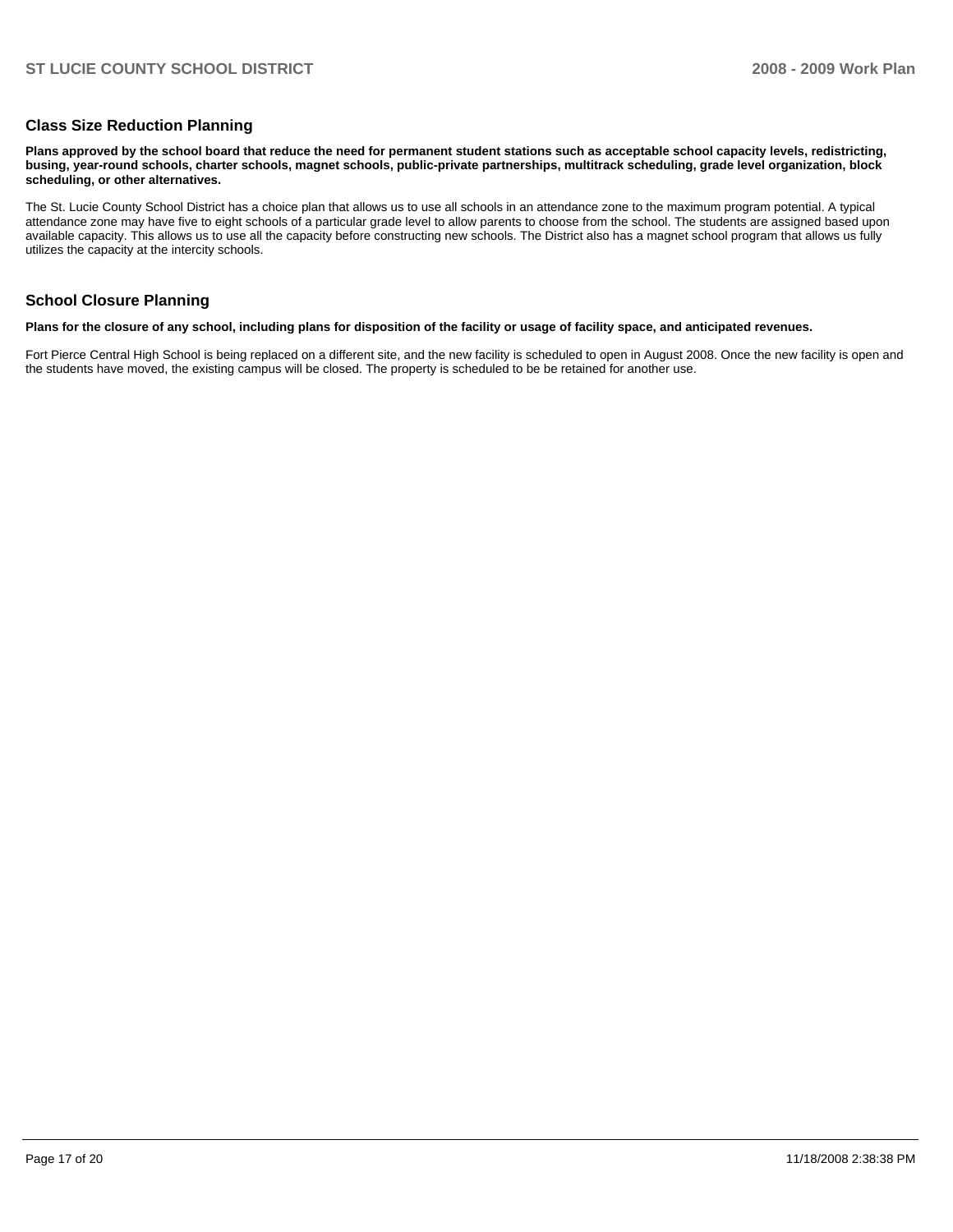# **Long Range Planning**

#### **Ten-Year Maintenance**

District projects and locations regarding the projected need for major renovation, repair, and maintenance projects within the district in years 6-10 beyond the projects plans detailed in the five years covered by the work plan.

| Project                         | 2012 - 2013 / 2017 - 2018<br><b>Projected Cost</b> |
|---------------------------------|----------------------------------------------------|
| I Annual School Maintenance     | \$25,000,000                                       |
| IAnnual School Renovate/Remodel | \$90,000,000                                       |
|                                 | \$115,000,000                                      |

## **Ten-Year Capacity**

Schedule of capital outlay projects projected to ensure the availability of satisfactory student stations for the projected student enrollment in K-12 programs for the future 5 years beyond the 5-year district facilities work program.

| Project           | Location, Community, Quadrant or other<br>general location | 2012 - 2013 / 2017 - 2018<br><b>Projected Cost</b> |
|-------------------|------------------------------------------------------------|----------------------------------------------------|
| <b>New HS AAA</b> | SW Port St. Lucie                                          | \$130,828,680                                      |
| New K8 BB         | SW Port St. Lucie                                          | \$62,218,463                                       |
| INew K 8 CC       | SW Port St. Lucie                                          | \$65,329,386                                       |
|                   |                                                            | \$258,376,529                                      |

## **Ten-Year Planned Utilization**

Schedule of planned capital outlay projects identifying the standard grade groupings, capacities, and planned utilization rates of future educational facilities of the district for both permanent and relocatable facilities.

| Grade Level Projections         | <b>FISH</b><br>Student<br><b>Stations</b> | Actual 2007 -<br><b>2008 FISH</b><br>Capacity | Actual<br>$2007 -$<br>2008<br><b>COFTE</b> | Actual 2007 - 2008<br><b>Utilization</b> | Actual 2008 - 2009 / 2017 - 2018 new<br>Student Capacity to be added/removed | Projected 2017<br><b>2018 COFTE</b> | Projected 2017 -<br>2018 Utilization |
|---------------------------------|-------------------------------------------|-----------------------------------------------|--------------------------------------------|------------------------------------------|------------------------------------------------------------------------------|-------------------------------------|--------------------------------------|
| Elementary - District<br>Totals | 15,678                                    | 15,678                                        | 13,258.99                                  | 84.57 %                                  | 4,608                                                                        | 32.463                              | 160.03%                              |
| Middle - District Totals        | 5.093                                     | 4,583                                         | 3,463.78                                   | 75.58 %                                  | 1.744                                                                        | 12.777                              | 201.94 %                             |
| High - District Totals          | 28.145                                    | 25.949                                        | 22.253.75                                  | 85.76 %                                  | 1.600                                                                        | 12.842                              | 46.62 %                              |
| Other - ESE, etc                | 5.704                                     | 652                                           | 303.21                                     | 46.47 %                                  |                                                                              |                                     | 0.00%                                |
|                                 | 54,620                                    | 46,862                                        | 39,279.73                                  | 83.82 %                                  | 7,952                                                                        | 58,082                              | 105.96 %                             |

### **Ten-Year Infrastructure Planning**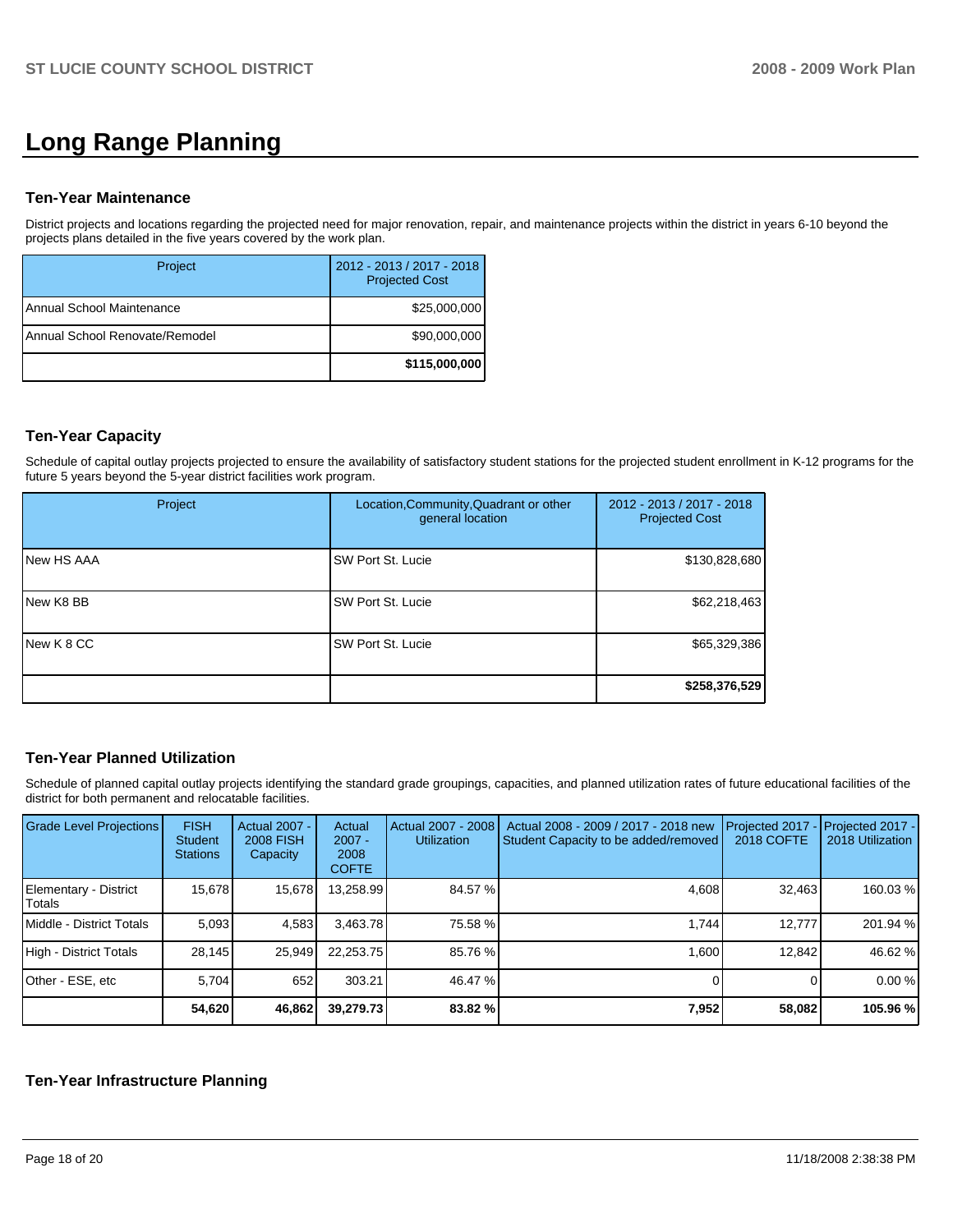#### **Proposed Location of Planned New, Remodeled, or New Additions to Facilities in 06 thru 10 out years (Section 28).**

Growth in western Port St. Lucie is expected to continue growth at a more moderate rate in the short term. Seven developments of Regional Impact (DRI) are approved and are in their early stages of marketing and infrastructure development. One new high and 3 K-8 schools are planned to meet the growth needs. Current plans are the following locations:

- High School BBB – SW Port St. Lucie.

- K-8 BB- SW Port St. Lucie.

- K-8 CC- SW Port St. Lucie.

Plans for closure of any school, including plans for disposition of the facility or usage of facility space, and anticipated revenues in the 06 thru 10 out **years (Section 29).** 

None.

-

#### **Twenty-Year Maintenance**

District projects and locations regarding the projected need for major renovation, repair, and maintenance projects within the district in years 11-20 beyond the projects plans detailed in the five years covered by the work plan.

| Project                        | 2017 - 2018 / 2027 - 2028 Projected Cost |
|--------------------------------|------------------------------------------|
| Annual School Maintenance      | \$50,000,000                             |
| Annual School Renovate/Remodel | \$180,000,000                            |
|                                | \$230,000,000                            |

### **Twenty-Year Capacity**

Schedule of capital outlay projects projected to ensure the availability of satisfactory student stations for the projected student enrollment in K-12 programs for the future 11-20 years beyond the 5-year district facilities work program.

| Project                         | Location, Community, Quadrant or other<br>general location | 2017 - 2018 / 2027 - 2028<br><b>Projected Cost</b> |  |
|---------------------------------|------------------------------------------------------------|----------------------------------------------------|--|
| New HS BBBB                     | SW Port St. Lucie                                          | \$159,023,078                                      |  |
| New K8 DD                       | SW Port St. Lucie                                          | \$75,626,931                                       |  |
| New K8 EE                       | SW Port St. Lucie                                          | \$83,378,691                                       |  |
| New K8 FF                       | TBD                                                        | \$91,325,007                                       |  |
| New K8 GG                       | SW Port St. Lucie                                          | \$96,521,257                                       |  |
| INew K8 HH                      | TBD                                                        | \$101,347,320                                      |  |
| INew K8 II                      | <b>TBD</b>                                                 | \$106,414,686                                      |  |
| <b>Bus/Maintenance Compound</b> | TBD                                                        | \$7,988,921                                        |  |